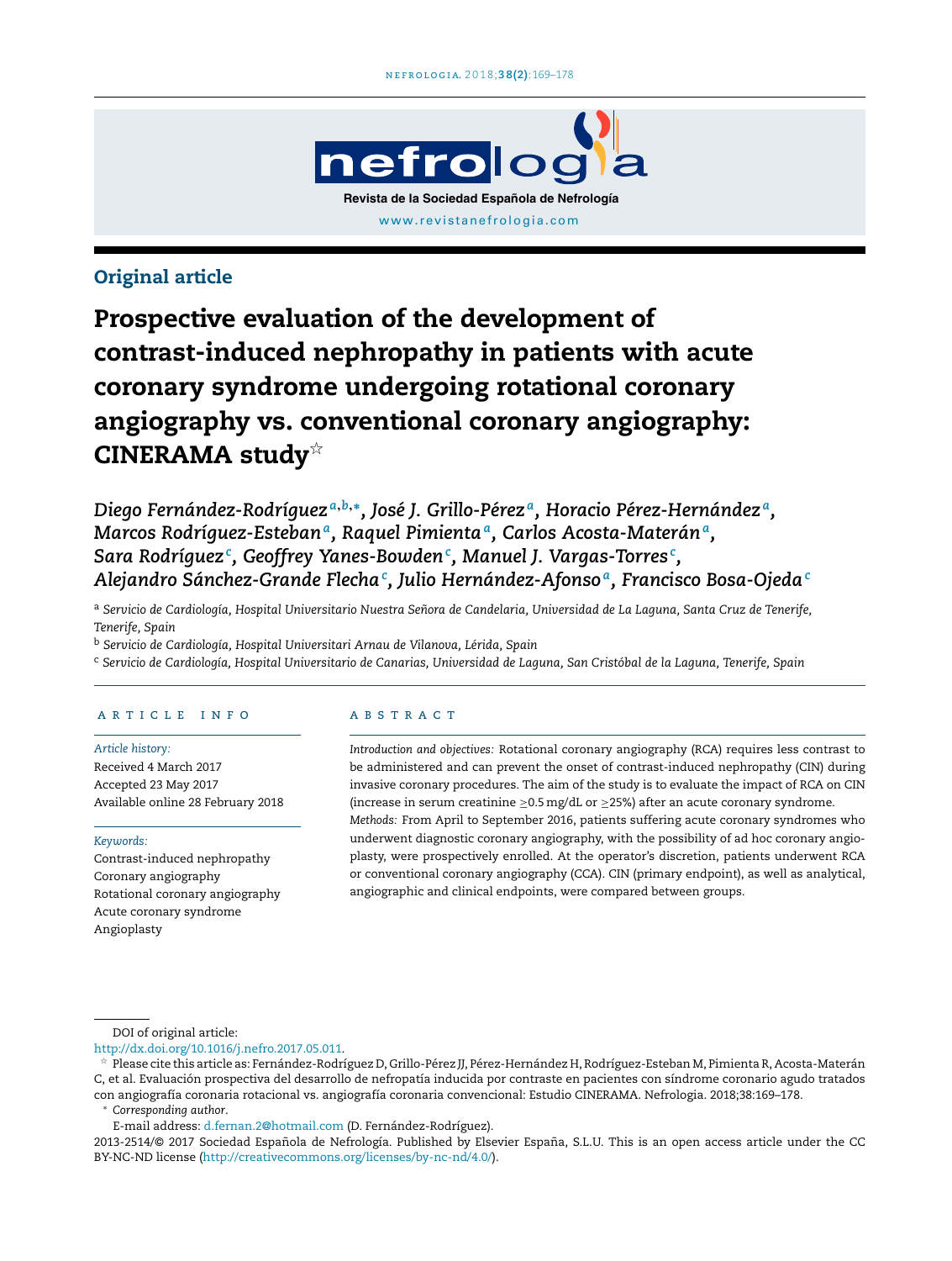*Results:* Of the 235 patients enrolled, 116 patients received RCA and 119 patients received CCA. The RCA group was composed of older patients  $(64.0 \pm 11.8$  years vs.  $59.7 \pm 12.1$ years; *p* = 0.006), a higher proportion of women (44.8 vs. 17.6%; *p* < 0.001), patients with a lower estimated glomerular filtration rate  $(76 \pm 25 \text{ vs. } 86 \pm 27 \text{ m} \times 1.73 \text{ m}^2; p = 0.001)$ , and patients who underwent fewer coronary angioplasties (*p* < 0.001) compared with the CCA group. Furthermore, the RCA group, received less contrast  $(113 \pm 92 \text{ vs. } 169 \pm 103 \text{ ml})$ ;  $p$  < 0.001), including in diagnostic procedures (54  $\pm$  24 vs. 85  $\pm$  56 ml;  $p$  < 0.001) and diagnostictherapeutic procedures (174 $\pm$ 64 vs. 205 $\pm$ 98 ml;  $p = 0.049$ ) compared with the CCA group. The RCA group presented less CIN (4.3 vs. 22.7%; *p* < 0.001) compared to the CCA group, and this finding was maintained in the regression analysis (Adjusted relative risk: 0.868; 95% CI: 0.794–0.949; *p* = 0.002). There were no differences in clinical endpoints between the groups. *Conclusions:* RCA was associated with lower administration of contrast during invasive coronary procedures in acute coronary syndrome patients, resulting in lower incidence of CIN, in comparison with CCA.

© 2017 Sociedad Española de Nefrología. Published by Elsevier España, S.L.U. This is an open access article under the CC BY-NC-ND license [\(http://creativecommons.org/licenses/](http://creativecommons.org/licenses/by-nc-nd/4.0/) [by-nc-nd/4.0/\)](http://creativecommons.org/licenses/by-nc-nd/4.0/).

# Evaluación prospectiva del desarrollo de nefropatía inducida por contraste en pacientes con síndrome coronario agudo tratados con angiografía coronaria rotacional vs. angiografía coronaria convencional: Estudio CINERAMA

#### r e s u m e n

*Introducción y objetivos:* La angiografía coronaria rotacional (ACR) permite reducir la cantidad de contraste administrado y puede prevenir el desarrollo de nefropatía inducida por contraste (NIC) durante los procedimientos coronarios invasivos. El objetivo del estudio es evaluar el impacto de la ACR en la aparición de NIC (aumento de creatinina ≥0,5mg/dL o ≥25%) tras un síndrome coronario agudo.

*Métodos:* De abril a septiembre de 2016 se seleccionaron prospectivamente pacientes con síndrome coronario agudo remitidos para coronariografía diagnóstica con posibilidad de angioplastia *ad hoc*, que fueron estudiados con ACR o angiografía coronaria convencional (ACC) según criterio del operador. Se compararon la NIC (variable de valoración primaria), variables analíticas, angiográficas y clínicas.

*Resultados:* De 235 pacientes reclutados, 116 pacientes fueron estudiados con ACR y 119 pacientes con ACC. El grupo de ACR presentaba mayor edad (64,0  $\pm$  11,8 vs. 59,7  $\pm$  12,1 años;  $p = 0,006$ ), más mujeres (44,8 vs. 17,6%;  $p < 0,001$ ) y peor filtrado glomerular estimado (76  $\pm$  25 vs.  $86 \pm 27$  mL/min/1,73 m<sup>2</sup>; p=0,001), con menos angioplastias (p<0,001). Asimismo, el grupo de ACR recibió menos contraste (113 $\pm$ 92 vs. 169 $\pm$ 103 mL; p < 0,001), diferencias que se mantuvieron en los procedimientos diagnósticos (54 ± 24 vs.  $85 \pm 56$  mL; p < 0,001) y diagnóstico-terapéuticos (174 $\pm$  64 vs. 205 $\pm$ 98 mL; p=0,049). El grupo de ACR presentó menos NIC (4,3 vs. 22,7%; p < 0,001): en el análisis de regresión se objetivó que continuaba relacionándose con menor desarrollo de NIC (riesgo relativo ajustado: 0,868; IC 95%: 0,794-0,949; p = 0,002). No hubo diferencias en las variables clínicas.

*Conclusiones:* La ACR se asoció con menor administración de contraste durante procedimientos coronarios invasivos tras un síndrome coronario agudo, lo que resultó en una menor aparición de NIC.

© 2017 Sociedad Española de Nefrología. Publicado por Elsevier España, S.L.U. Este es un artículo Open Access bajo la licencia CC BY-NC-ND [\(http://creativecommons.org/licenses/](http://creativecommons.org/licenses/by-nc-nd/4.0/) [by-nc-nd/4.0/\)](http://creativecommons.org/licenses/by-nc-nd/4.0/).

#### *Palabras clave:*

Nefropatía inducida por contraste Angiografía coronaria Angiografía coronaria rotacional Síndrome coronario agudo Angioplastia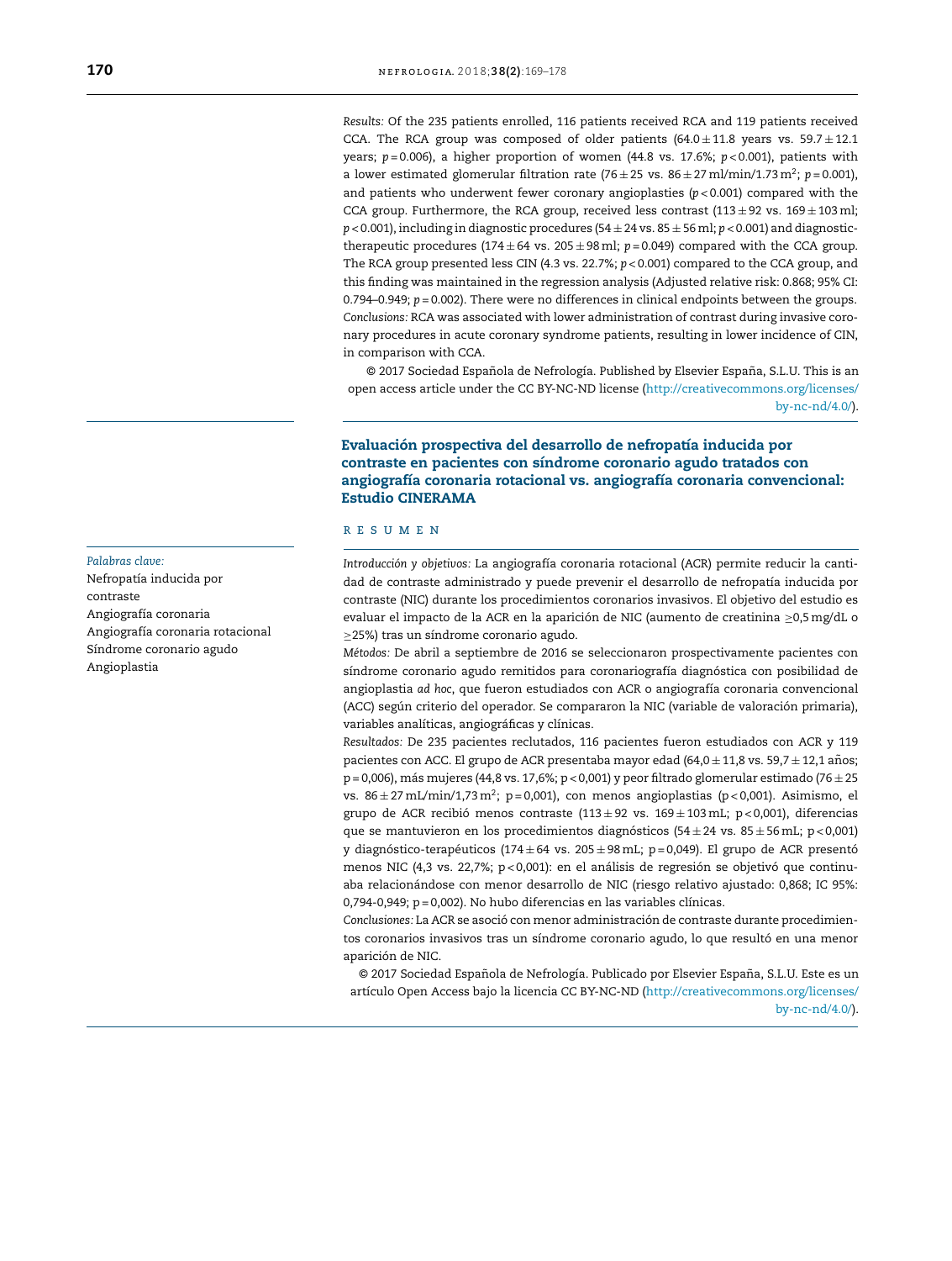## Introduction

Contrast-induced nephropathy (CIN), occurs in 1–33% of patients undergoing invasive coronary angiography procedures. It is one of the most common causes of acute renal failure in cardiac patients, especially in cases of acute coronary syndrome (ACS). $1-4$  The development of CIN after an invasive coronary procedure is associated with prolonged hospitalization, a marked increase in morbidity and mortality, and an increase in health costs. $2,5$ 

Published clinical trials have not focused on specific techniques aiming to prevent CIN, but rather on hydration strategies or the administration of drugs. It should be noted that, apart from hydration, most of the previous studies on the prevention of CIN have had neutral effects, and in the case of N-acetylcysteine administration there have been contradictory results. $6-15$ 

Coronary angiography is the gold standard method to evaluate of coronary arteries. Conventional coronary angiography (CCA) requires several angiographic projections and requires, in multiple cases, additional projections to obtain an ade-quate evaluation of the coronary arteries.<sup>[16](#page-8-0)</sup> The volume of iodinated contrast used in invasive coronary procedures is closely related to the occurrence of CIN. Now it is available the rotational coronary angiography (RCA) of double axis (craniocaudal and left-right) that due to its rapid rotational movement in both axes it is possible to perform a complete study with a single contrast injection for each coronary artery.[17–19](#page-8-0) However, despite its potential benefits, RCA is not routinely used in most centers given the lack of evidence that its performance is associated with improvement of clinical assessment variables such as CIN. For this reason, clinical practice guidelines do not mention this technique to prevent  $CIN.<sup>20</sup>$  $CIN.<sup>20</sup>$  $CIN.<sup>20</sup>$ 

Therefore, the objective of our study is to compare two angiographic techniques: the RCA and the CCA, with the aim of determining whether the reduction in the volume of iodinated contrast when performing the RCA allows to reduce CIN in patients with ACS treated with invasive coronary procedures.

# Methods

#### *Patients and study design*

This work is an observational and prospective study that evaluates the development of CIN in 2 cohorts of consecutive patients with ACS (unstable angina or acute myocardial infarction  $\text{[AMI]} \text{]}^4$  $\text{[AMI]} \text{]}^4$  referred for invasive coronary procedures in 2 institutions: the University Hospital of Nuestra Señora de Candelaria (Santa Cruz de Tenerife, Spain) and the University Hospital of the Canary Islands (San Cristóbal de La Laguna, Tenerife, Spain). The type of angiography was performed according to the operator's criteria. Patients included were those with consecutive ACS with indication of invasive coronary angiography who were not on renal replacement therapy and who did not present an AMI with ST segment elevation of less than 12h of evolution since the performance of an emergent coronary angiography does not allow a procedure regulated on multiple occasions.

The Ethical and Clinical Research Committee of the University Hospital Nuestra Señora de Candelaria and the University Hospital of the Canary Islands approved the protocol of this study, since it complies with current ethical and legal regulations.

## *Inclusion criteria*

- Indication of invasive coronary angiography by ACS with or without percutaneous coronary intervention.
- Informed consent.

# *Exclusion criteria*

- Patients <18 years.
- Previous renal replacement therapy.
- Women with possibilities of being pregnant.
- Allergy to iodinated contrast previously known, that cannot receive premedication.
- Exposure to iodinated contrast in the previous 10 days.
- Previous myocardial revascularization surgery.
- AMI with ST-segment elevation of <12h of evolution.
- Cardiogenic shock.
- Inability to understand the nature of the study or medical or social disability that may interfere with the collection of data or appropriate follow up.
- Inclusion in other clinical trials or registries.

#### *Variables and definitions*

#### *Primary variable*

- CIN: increase in creatinine ≥0.5mg/dL or ≥25% from the baseline to 48 and 72 h after the procedure. $21$ 

#### *Secondary variables*

- CIN using the criteria of acute renal failure induced by iodinated contrast (AKI-IC): increase in serum creatinine >50% or >0.3mg/dL from the baseline to 48 and 72h after the procedure.<sup>[22](#page-8-0)</sup>
- CIN using estimated glomerular filtration (eGFR): decrease in eGFR ≥25% from the baseline to 48 and 72h after the procedure.
- Combined clinical assessment that included the following: global mortality, new infarction, cerebrovascular accident and need of dialysis during hospitalization at 30 days. Each of these conditions were also assessed separately during admission and at 30 days. Mortality from all causes included cardiac death, vascular death and noncardiovascular death. $24$  A new myocardial infarction was defined as a myocardial infarction occurring after the invasive coronary procedure and matching the third universal definition of myocardial infarction (type  $1$ ).<sup>[25](#page-9-0)</sup> The cerebrovascular accident was defined as an acute episode of focal dysfunction cerebral or monocular, transient or persistentin time, caused by thrombosis or arterial embolism. The presence of alterations in specific imaging techniques was not required for such a diagnosis.[26](#page-9-0) The need for dialysis was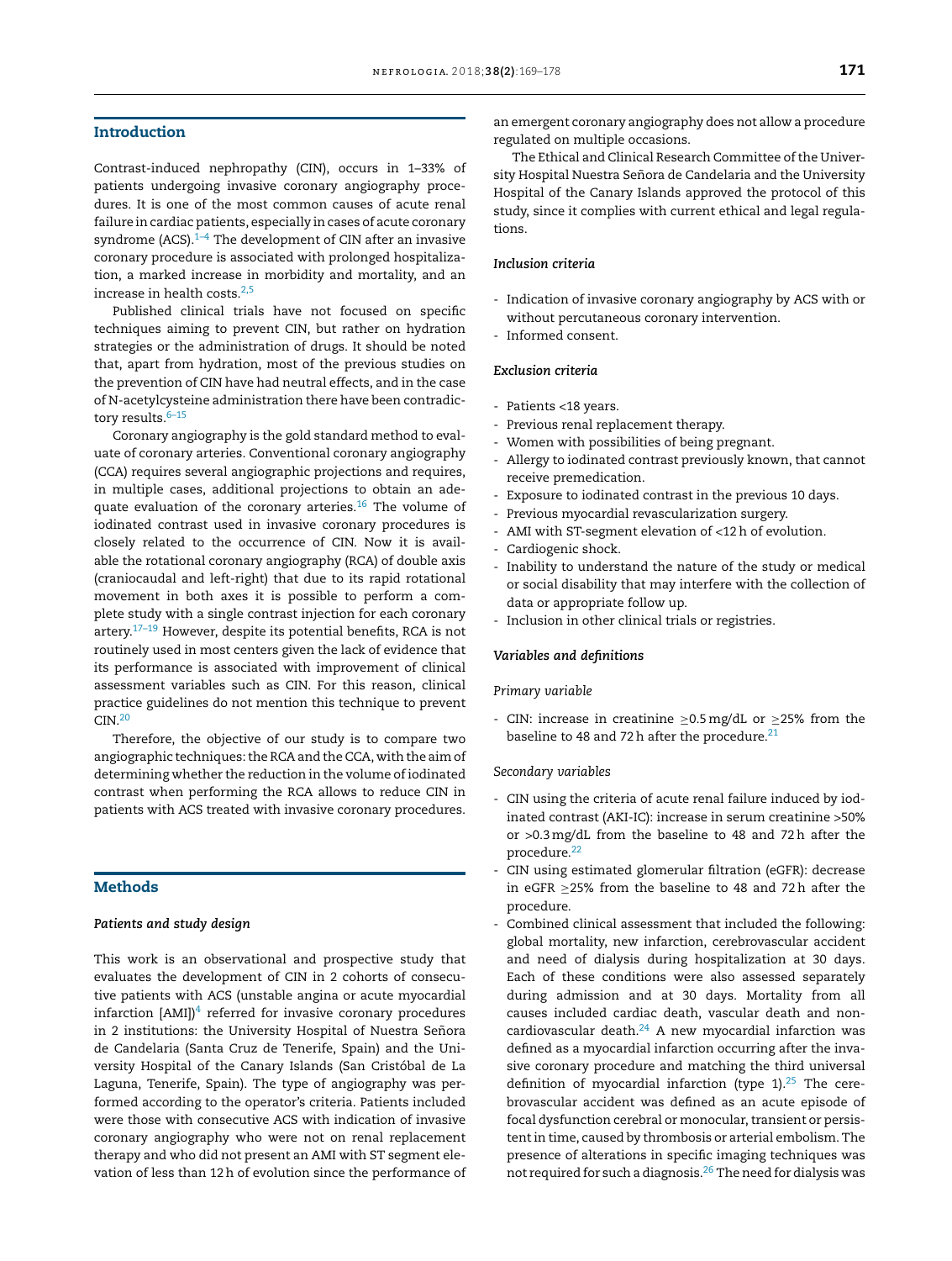defined as the medical indication of renal replacement therapy with hemodialysis due to severe dererioration of renal function.<sup>[27](#page-9-0)</sup>

- The new hospitalization was defined as a new hospital admission of more than 24h in duration for the treatment or diagnosis of any medical condition after performing the invasive coronary procedure.<sup>[24](#page-9-0)</sup>
- Radiation dermatitis was defined as any of the following cutaneous alterations: erythema, edema, bleeding, ulceration or skin necrosis, in the areas of incidence of the X-ray beam that occurred after performing an invasive coronary procedure in the absence of an alternative cause.<sup>[28](#page-9-0)</sup>

#### *Patient preparation, procedure and follow-up*

Patients received treatment for ACS according to standard clinical practice. If they had a baseline creatinine  $\geq$ 1.59 mg/dL, patients received normal saline (0.9% sodium chloride) at a rate of 1 mL/kg/h during the 12h before and 24h after the procedure, unless there were contraindications.[20](#page-8-0)

The CCA was performed according to the following recommendations: a minimum of 6 projections for the left coronary artery and a minimum of 3 projections for the right coronary artery. However, the final number of projections for a correct assessment of the coronary arteries or planning of percutaneous coronary intervention was left to the discretion of the operator. The volume of contrast used was from 8 to 4mL/s for the left coronary artery and from 5 to 3 mL/s for the right coronary artery. The RCA was performed according to recommendations. In order to obtain optimal quality images by means of RCA, it was decided to perform a 5.8 s rotation in the left coronary artery and the volume injected was 14–2.5mL/s; for the right coronary artery, it was performed a 4s rotation and an injection of 10–2mL/s.[19](#page-8-0)

The procedure of percutaneous coronary intervention ad hoc was left to the discretion of the medical team and it was performed according to the usual clinical practice. The procedure of ventriculography was also done at the discretion of the operator. If it was considered adequate, it was injection of 45 to 15mL/s or from 36 to 12mL/s depending on the degree of renal dysfunction. A third-generation contrast agent was used: iomeron 350 (Iomeprol, Bracco Corporate, Milan, Italy) and, to standardize the administration of contrast, it was used the ACIST CVi<sup>®</sup> robotic contrast injector (ACIST Medical Systems, Eden Prairie, MN, US). The choice of coronary catheters was left to the discretion of the operator. The acquisition of the images was done according to the recommended practice for the RCA.<sup>[19](#page-8-0)</sup>

#### *Data collection and follow up*

Baseline samples were obtained to measure baseline serum creatinine levels (with the Jaffé method) and to calculate eGFR using the CK-EPI formula. Samples were also obtained after 48–72h of the procedure to evaluate changes in renal function.[29,30](#page-9-0) In the case of patients who were discharged before 48h after the procedure, the patient came to the outpatient clinic for blood sampling in the period of time specified in the study. Likewise, we collected data related to the procedure, clinical variables, angiographic (location and number

of coronary vessels with stenosis >50%), radiation, analytical data and also the length of hospital stay (days).

Patients were visited at day 30 to evaluate clinical variables. The information was collected prospectively and entered into a specifically designed computerized database.

## *Sample size calculation*

Sample size was calculated using GRANMO software (Institut Municipal d'Investigació Mèdica, Barcelona, Spain). The sample size was calculated to demonstrate a reduction from 25% in the cohort of patients analyzed with CCA to at least 10% in the cohort of patients analyzed with RCA (relative risk  $ACR/ACC \leq 0.4$ ), with a ratio of patients between the groups of 1:1 and a proportion of losses in the follow-up of 3%. Using a  $\chi^2$ test for  $2 \times 2$  tables, with an alpha risk of 0.05 and a beta risk of less than 0.2 (statistical power of 80%) in a bilateral contrast, the calculated sample size was 116 subjects per arm to detect statistical difference between 2 proportions (232 patients in total).<sup>[31](#page-9-0)</sup>

#### *Statistic analysis*

Statistical analysis was performed with SPSS Statistics 24.0 software (SPSS Inc., Chicago, IL, United States). Two tails *p* < 0.05 were considered statistically significant. The normality of the continuous variables was explored by the Kolmogorov–Smirnov test. The categorical variables were expressed as percentage. The categorical variables were compared using the Fisher exact test or the chi-square test, as appropriate. Variables with values with a normal distribution were expressed as mean (standard deviation), and were compared using *t* tests for 2 samples; the continuous variables without a normal distribution are expressed as median (interquartile range) and were analyzed using the Wilcoxon nonparametric test (rank-sum).

Binary logistic regression models were done to establish the independent predictors of CIN. A univariate exploratory analysis was performed, introducing in the model the covariates that had a *p* < 0.10. Due to the small number of events in the primary end point (CIN), only 2 variables of important clinical relevance were added to the model: the presence of previous renal dysfunction (eGFR <  $60\,\mathrm{mL/min}/1.73\,\mathrm{m}^2$ ) and the execution of percutaneous coronary interventionism. $2,3$ The final model included the following variables: RCA, diabetes mellitus, contrast volume ≥300mL, dose × area product  $\geq$ 50 Gy cm<sup>2</sup>, percutaneous coronary intervention and eGFR <60 mL/min/1.73 m<sup>2</sup>. The results are reported as odds ratio (OR) with a 95% confidence interval (95% CI).

Finally, to evaluate the association between the RCA (exposure variable) and the CIN (primary endpoint variable), a Poisson regression was performed introducing the independent predictor variables of CIN in the model. Results were reported as a relative risk (RR) adjusted with a CI of 95%.

#### Results

From April to September 2016, a total of 235 patients with ACS had coronary angiography performed and were included in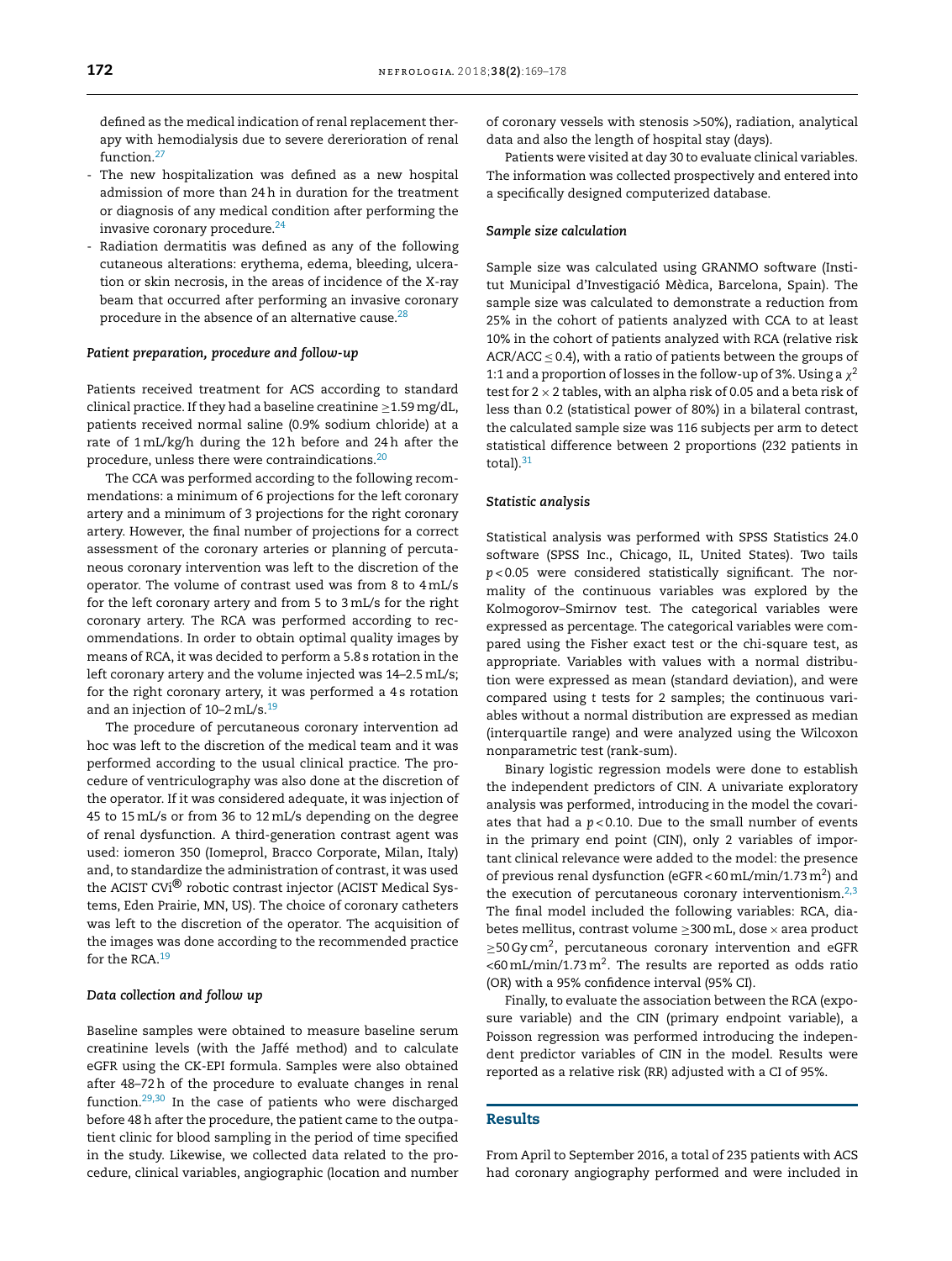

Fig. 1 – Flow diagram of the CINERAMA study. CCA: conventional coronary arteriography; RCA: rotational coronary arteriography; ACS: acute coronary syndrome; eGFR: estimated glomerular filtration rate; AKI-CI: contrast-induced acute kidney injury; AMI: acute myocardial infarction; CIN: contrast-induced nephropathy.

the analysis. Of these, 116 patients were evaluated with RCA (49.4%) and 119 with CCA (50.4%). The flow diagram of the study is represented in Fig. 1.

#### *Baseline clinical characteristics*

The baseline characteristics of both groups are presented in [Table](#page-5-0) 1. Patients from the RCA group were older  $(64.0 \pm 11.8 \text{ vs.})$ 59.7  $\pm$  12.1 years,  $p < 0.001$ ) with a higher percentage of women (44.8% vs. 17.6%, *p* < 0.001) and higher percentage of hypertension (71.6% vs. 58.0%, *p* = 0.03). Likewise, the RCA group had a lower proportion of smokers (*p* = 0.014) and less percent of AMI as the clinical presentation (63.8 vs. 76.5%, *p* = 0.034).

#### *Medical treatments*

[Table](#page-5-0) 2 shows the medications received. There were no significant differences in medical therapies received with a demonstrated benefit in ACS.

#### *Angiographic variables and radiation dose*

The data comparing the angiographic and radiation parameters between both groups are presented in [Table](#page-6-0) 3.

Patients undergoing RCA had a less extent of coronary disease (*p* = 0.012) and the percent of patients receiving coronary intervention was lower than patients treated with CCA  $(p < 0.001)$ .

Patients treated with RCA received less amount of contrast during the procedures than the CCA patients  $(113 \pm 92)$ vs.  $169 \pm 103$  mL,  $p < 0.001$ ). The amount of contrast was less in RCA than CCA during diagnostic procedure (52 $\pm$ 24 vs.  $85 \pm 56$  mL,  $p < 0.001$ ) and during the combined diagnostic and therapeutic procedures  $(174 \pm 64 \text{ vs. } 205 \pm 98 \text{ mL}, p = 0.049)$ . Likewise, there was also a lower number of acquisitions in the RCA than CCA group  $(11 \pm 9 \text{ vs. } 17 \pm 9, p < 0.001)$ .

Of note, there was a tendency to shorter time of escopia with RCA than CCA (8.2 ± 7.3 vs. 10.2 ± 8.9min; *p* = 0.057) and also a shorter duration of the procedure ( $52 \pm 26$  vs.  $60 \pm 23$  min;  $p = 0.054$ ).

#### *Analytical and CIN variables*

[Table](#page-6-0) 4 shows the analytical variables data of and results of CIN (primary assessment variable), also shown is the data on CIN using AKI-IC criteria, and eGFR criteria.

Baseline eGFR was lower in RCA than CCA group  $(75.58 \pm 24.87 \text{ vs. } 86.14 \pm 27.32 \text{ mL/min}/1.73 \text{ m}^2; p = 0.001)$ . After the procedure, the eGFR was still lower in RCA than CCA group  $(70.24 \pm 23.62 \text{ vs. } 79.44 \pm 25.23 \text{ mL/min}/1.73 \text{ m}^2; p = 0.003).$ 

Regarding CIN, the primary end point, it was found that in the RCA cohort CIN was less frequent than CCA (4.3% vs. 22.7%, *p* < 0.001). Likewise, it was also observed that patient from the RCA group had a lower percentage of CIN according to either AKI-IC criteria (2.6% vs. 12.6%, *p* = 0.006) or eGFR criteria (3.4% vs. 16.8%, *p* = 0.004).

Results from logistic regression analysis to detect independent predictors of CIN (increase in serum creatinine ≥0.5mg/dL or ≥25%), ACR shows to be a protective factor (OR: 0.154; 95% CI: 0.053–0.445, *p* = 0.001). Likewise, both diabetes mellitus (OR: 3.378, 95% CI: 1.395–8.197, *p* = 0.007) and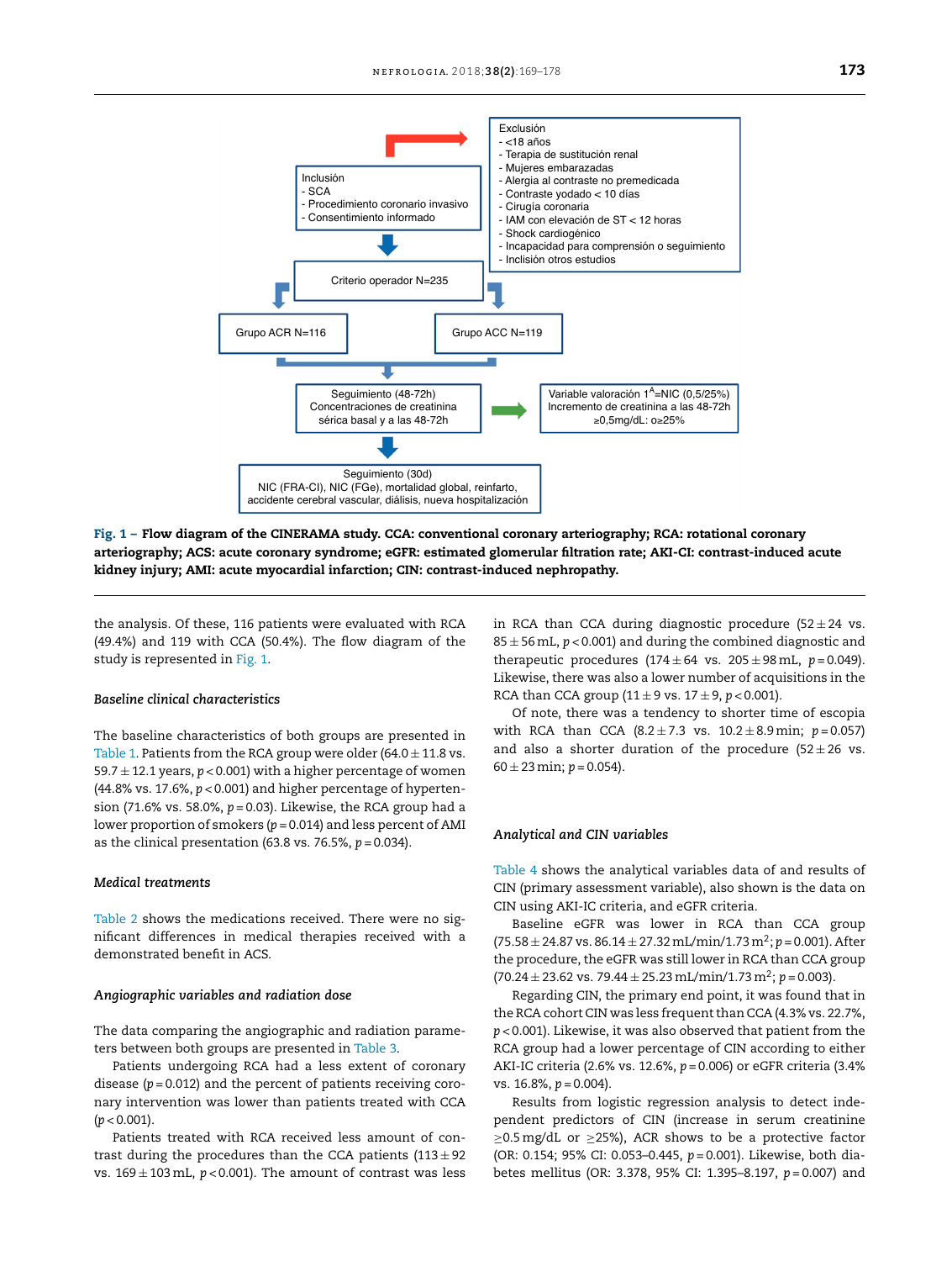<span id="page-5-0"></span>

| Table 1 - Baseline clinical characteristics. |                      |                          |         |
|----------------------------------------------|----------------------|--------------------------|---------|
|                                              | Rotational $(n=116)$ | Conventional $(n = 119)$ | p       |
| Age, (years), mean (SD)                      | 64.0 (11.8)          | 59.7 (12.1)              | 0.006   |
| Female gender, n (%)                         | 52(44.8)             | 21(17.6)                 | < 0.001 |
| Body mass index, $(kg/m2)$ , mean (SD)       | 27.9(4.4)            | 28.0(5.0)                | 0.947   |
| Hypertension, n (%)                          | 83(71.6)             | 69 (58.0)                | 0.030   |
| Dyslipidemia, n (%)                          | 78 (67.2)            | 67(56.3)                 | 0.085   |
| Diabetes mellitus, n (%)                     | 37(31.9)             | 32(26.9)                 | 0.400   |
| Smoking, n (%)                               |                      |                          | 0.014   |
| No smoker                                    | 57(49.1)             | 37(31.1)                 |         |
| Former smoker                                | 25(21.6)             | 40(33.6)                 |         |
| Current smoker                               | 34(29.3)             | 42(35.3)                 |         |
| Previous AMI, n (%)                          | 20(17.2)             | 19(16.0)                 | 0.793   |
| Previous angioplasty, n (%)                  | 19(16.4)             | 22(18.5)                 | 0.670   |
| Previous cerebro vascular accident, n (%)    | 7(6.0)               | 5(4.2)                   | 0.523   |
| Chronic kidney disease, n (%)                | 7(6.0)               | 6(5.0)                   | 0.739   |
| Left ventricular ejection fraction, $n$ (%)  | 56.6 (10.0)          | 55.4 (12.4)              | 0.428   |
| Clinical presentation, n (%)                 |                      |                          | 0.034   |
| Unstable angina                              | 42(36.2)             | 28(23.5)                 |         |
| AMI                                          | 74 (63.8)            | 91(76.5)                 |         |
| $\cdots$                                     |                      |                          |         |

SD: standard deviation; AMI: acute myocardial infarction.

| Table 2 - Medical treatments.                     |                          |                          |       |
|---------------------------------------------------|--------------------------|--------------------------|-------|
| Characteristics                                   | Rotational ( $n = 116$ ) | Conventional $(n = 119)$ | p     |
| Hydration during procedured, $n$ (%)              | 24(20.7)                 | 17(14.3)                 | 0.196 |
| Acetylsalicylic acid, n (%)                       | 116(100)                 | 117(98.3)                | 0.161 |
| Inhibitors of PY212, $n$ (%)                      | 112 (96.6)               | 113 (95.0)               | 0.545 |
| Oral anticoagulants, n (%)                        | 15(12.9)                 | 8(6.7)                   | 0.109 |
| Beta-blockers, n (%)                              | 95(81.9)                 | 95(79.8)                 | 0.688 |
| Inhibitors of the renin-angiotensin axis, $n$ (%) | 68 (58.6)                | 69(58.0)                 | 0.921 |
| Mineralocorticoid inhibitors, n (%)               | 8(6.9)                   | 14(11.8)                 | 0.200 |
| Statins, $n$ $%$                                  | 114 (98.3)               | 114 (95.8)               | 0.264 |
| Inhibitors of PY212: inhibitors of protein Y 212. |                          |                          |       |

contrast volume administrated ≥300mL (OR: 4.566, 95% CI: 1.346–15.385; *p* = 0.015) are risk factors for CIN (see [Table](#page-7-0) 5).

Finally, the Poisson regression analysis reveals that RCA is associated with lower frequency of CIN defined as creatinine increase ≥0.5mg/dL or ≥25% (adjusted RR: 0.868, 95% CI:  $0.794 - 0.949$ ;  $p = 0.002$ ).

## *Clinical events*

Clinical variables were not different in the two groups. [Table](#page-7-0) 6 shows the data on clinical assessment variables.

# **Discussion**

The most significant findings of our study were: (a) for the first time in the medical literature it was shown that in ACS patients treated with invasive coronary procedures, the RCA was associated with less incidence of CIN than CCA; (b) regression analysis shows that despite baseline differences between the two study groups, the use of ACR was associated with less development of CIN than CCA, (c) the presence of diabetes mellitus and the administration of at least 300 amL of iodinated contrast during the performance of invasive coronary procedures were independent predictors of CIN.

Published data on the incidence of CIN are variable ranging from 1 to 33%. $1-4$  Such variability may be related to the different criteria used to define the CIN and also to the lack of strict protocols for detection of CIN.<sup>[32](#page-9-0)</sup> One of the strengths of the present study is the exhaustive evaluation performed aiming to detect CIN. All patients were evaluated for CIN, which gives us a realistic idea of the incidence of CIN in patients treated with CCA and in with RCA. This may be the reason why the incidence of CIN reported in our work is superior to that of some studies with less intense screening for CIN detection. In our study, 3 different criteria were used to identify CIN.[21–23](#page-8-0) The criterion used for CIN, as the primary endpoint, was an increase in creatinine ≥0.5mg/dL or ≥25% with respect to the baseline level between 48 and 72h after the procedure; this definition is the most associated with the occurrence of adverse events. $21,33$  Nevertheless, 2 additional criteria of CIN diagnosis were used as secondary endpoint variables, CIN with AKI-IC criteria and CIN with criterion of eGFR.<sup>[22,23](#page-8-0)</sup> Independently of the definitions used, the incidence of CIN was less frequent in patients undergoing RCA than CCA.

The present work shows that the use RCA allows a reduction in the amount of contrast used, both in diagnostic and combined procedures (diagnostic and therapeutic). The vast majority of the comparative studies of RCA and CCA were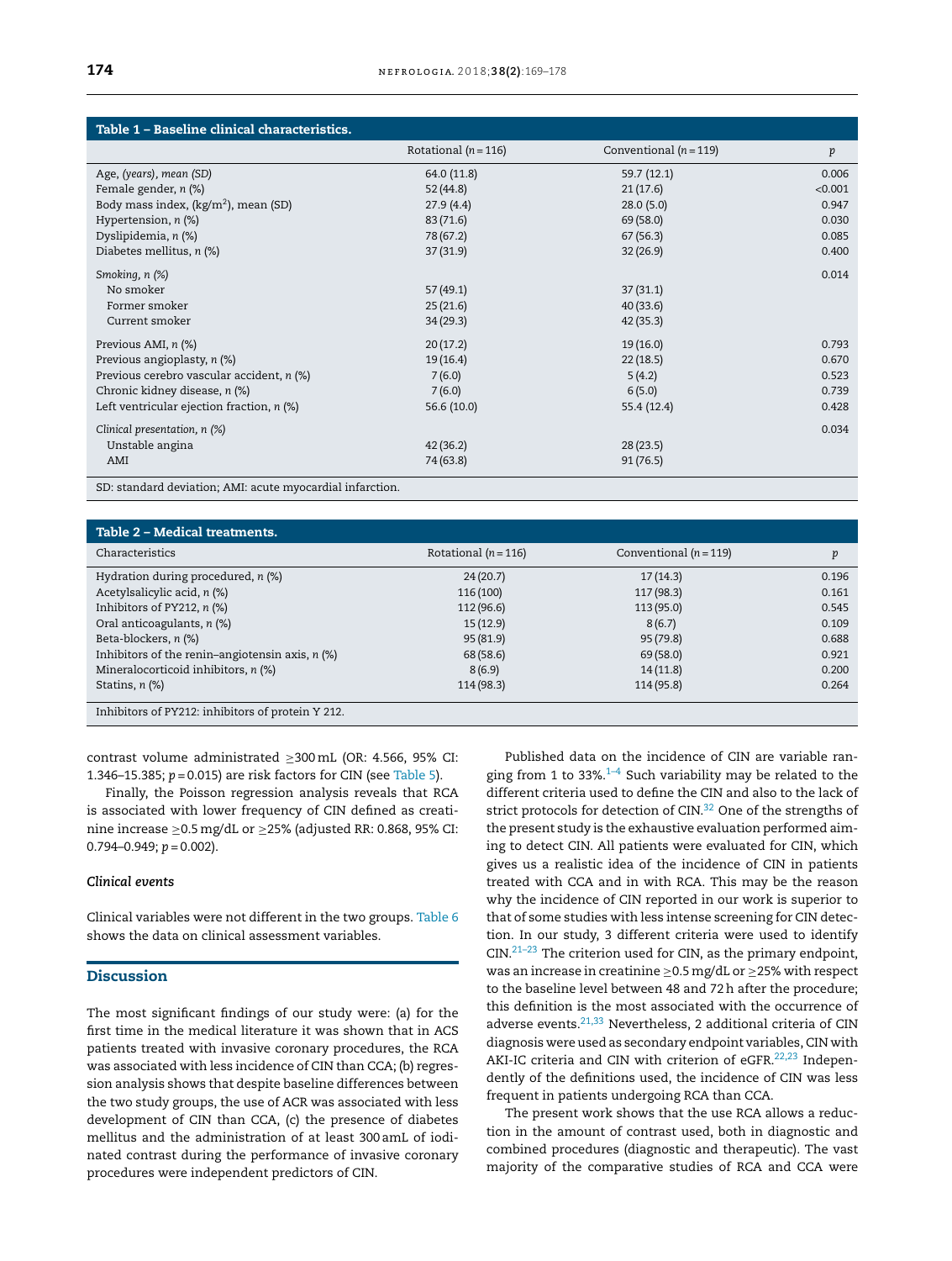<span id="page-6-0"></span>

| Table 3 - Angiographic variables and dose of radiation.                                                        |         |
|----------------------------------------------------------------------------------------------------------------|---------|
| Rotational( $n = 116$ )<br>Conventional $(n = 119)$                                                            | p       |
| Coronary vessels affected                                                                                      | 0.012   |
| 0 vessels<br>30(25.9)<br>3(10.9)                                                                               |         |
| 1 yessels<br>53 (45.7)<br>54 (45.4)                                                                            |         |
| 2 yessels<br>20(17.2)<br>30(25.2)                                                                              |         |
| 3 vessels<br>13(11.2)<br>22(18.5)                                                                              |         |
| Common coronary artery, n (%)<br>4(3.4)<br>9(7.6)                                                              | 0.254   |
| Anterior descending, n (%)<br>46 (39.7)<br>61(51.3)                                                            | 0.074   |
| Circumflex, n (%)<br>54 (45.4)<br>46 (39.7)                                                                    | 0.375   |
| Right coronary artery, n (%)<br>40(34.5)<br>61(51.3)                                                           | 0.009   |
| Therapy                                                                                                        | < 0.001 |
| Medical management<br>58 (50.0)<br>28(23.5)                                                                    |         |
| Conventional Stent<br>15(12.9)<br>23(19.3)                                                                     |         |
| Stent pharmacoactive<br>36(31.0)<br>52(43.7)                                                                   |         |
| Scaffold bioabsorbable<br>0(0.0)<br>3(2.5)                                                                     |         |
| 7(6.0)<br>13(10.9)<br>Coronary surgery                                                                         |         |
| Volume of contrast in mL, mean (SD)<br>69 (103)<br>113 (92)                                                    | < 0.001 |
| Escopia time in min, average (SD)<br>8.2(7.3)<br>10.2(8.9)                                                     | 0.057   |
| Procedure time in min, average (SD)<br>52(26)<br>60(23)                                                        | 0.054   |
| Radiation product dose-area in Gy cm <sup>2</sup> , median [ICR]<br>51.04 [32.06-89.65]<br>38.65 [21.39-80.28] | 0.155   |
| Kerma-air radiation in mGy, median [ICR]<br>745 [496-2.225]<br>1.046 [587-1727]                                | 0.123   |
| Number of acquisitions, n (%)<br>11(9)<br>17(9)                                                                | < 0.001 |
| Ventriculography, n (%)<br>3(2.6)<br>2(1.7)                                                                    | 0.681   |
| Diagnostic procedures<br>Conventional $(n = 35)$<br>Rotational ( $n = 65$ )                                    |         |
| Volume of contrast diagnostic procedures in mL, mean (SD)<br>52 (24)<br>85 (56)                                | < 0.001 |
| Diagnostic-therapeutic procedure<br>Rotational $(n = 51)$<br>Conventional $(n = 84)$                           |         |
| Volume of contrast diagnostic-therapeutic procedures in mL, mean (SD)<br>174 (64)<br>205 (98)                  | 0.049   |
| Number of stents implanted, n, mean (SD)<br>1.61(0.90)<br>1.48(0.69)                                           | 0.342   |

SD: standard deviation; ICR: interquartile range.

# Table 4 – Analytical and CIN variables.

|                                                              | Rotational ( $n = 116$ ) | Conventional $(n = 119)$ | p       |
|--------------------------------------------------------------|--------------------------|--------------------------|---------|
| Basal creatinine, mg/dL, mean (SD)                           | 1.02(0.42)               | 0.96(0.29)               | 0.168   |
| Creatinine after 48-72 h, mg/dL, mean (SD)                   | 1.08(0.41)               | 1.04(0.34)               | 0.411   |
| Basal eGFR, $mL/min/1.73 m2$ , mean (SD)                     | 75.58 (24.87)            | 86.14 (27.32)            | 0.001   |
| eGFR after $48-72$ h, mL/min/1.73 m <sup>2</sup> , mean (SD) | 70.24 (23.62)            | 79.44 (25.93)            | 0.003   |
| Basal blood glucose, mg/L, mean (SD)                         | 140. (78)                | 138. (68)                | 0.845   |
| Basal Na+, mEq/L, mean (SD)                                  | 139. (6)                 | 138. (13)                | 0.708   |
| Basal K+, mEq/L, mean (SD)                                   | 4.15(0.59)               | 4.23(1.11)               | 0.475   |
| Basal hemoglobin in g/dL, mean (SD)                          | 13.9(1.8)                | 14.3(1.8)                | 0.060   |
| Primary variable: CIN, n (%)                                 | 5(4.3)                   | 27(22.7)                 | < 0.001 |
| CIN with criterion AKI-IC, $n$ (%)                           | 3(2.6)                   | 15(12.6)                 | 0.006   |
| CIN with criterion eGFR, n (%)                               | 4(3.4)                   | 20(16.8)                 | 0.004   |

SD: standard deviation; eGFR: estimated glomerular filtration rate; AKI-CI: acute kidney injury induced by iodinated contrast; K+: potassium; Na+: sodium; CIN: contrast-induced nephropathy.

restricted only to the scenario of diagnostic coronary angiography, which is far from the usual clinical practice, in which usually a coronary angioplasty is performed immediately after the diagnostic procedure. $34$  Our data confirm that the performance of RCA followed or not by ad hoc angioplasty continues to show a reduction in the total volume of iodinated contrast used in any type of invasive coronary procedure. Analysis of independent predictors for the development of CIN shows that in addition to the presence of diabetes mellitus, the administration of high amounts of contrast (≥300mL) was a risk factor for CIN. This reaffirms the idea that the use of ACR allows to reduce CIN, by saving in the amount of contrast utilized. However, our results do not show that renal dysfunction was

an independent predictor of CIN and this may be due to the limited number of patients with renal dysfunction included in the study.

The RCA is a simple and reproducible technique without great differences with respect to the conventional procedure. The catheters used and the technique of puncture and cannulation of the coronary arteries are similar in RCA and CCA; so, it would be easy to generalize its use in routine clinical practice.[18,19,35,36](#page-8-0) However, it should be taken into consideration that in RCA since the injection required to visualize each coronary artery requires a greater amount of contrast, it is necessary to be extremely careful to obtain a coaxial cannulation of the coronary to avoid inducing possible dissections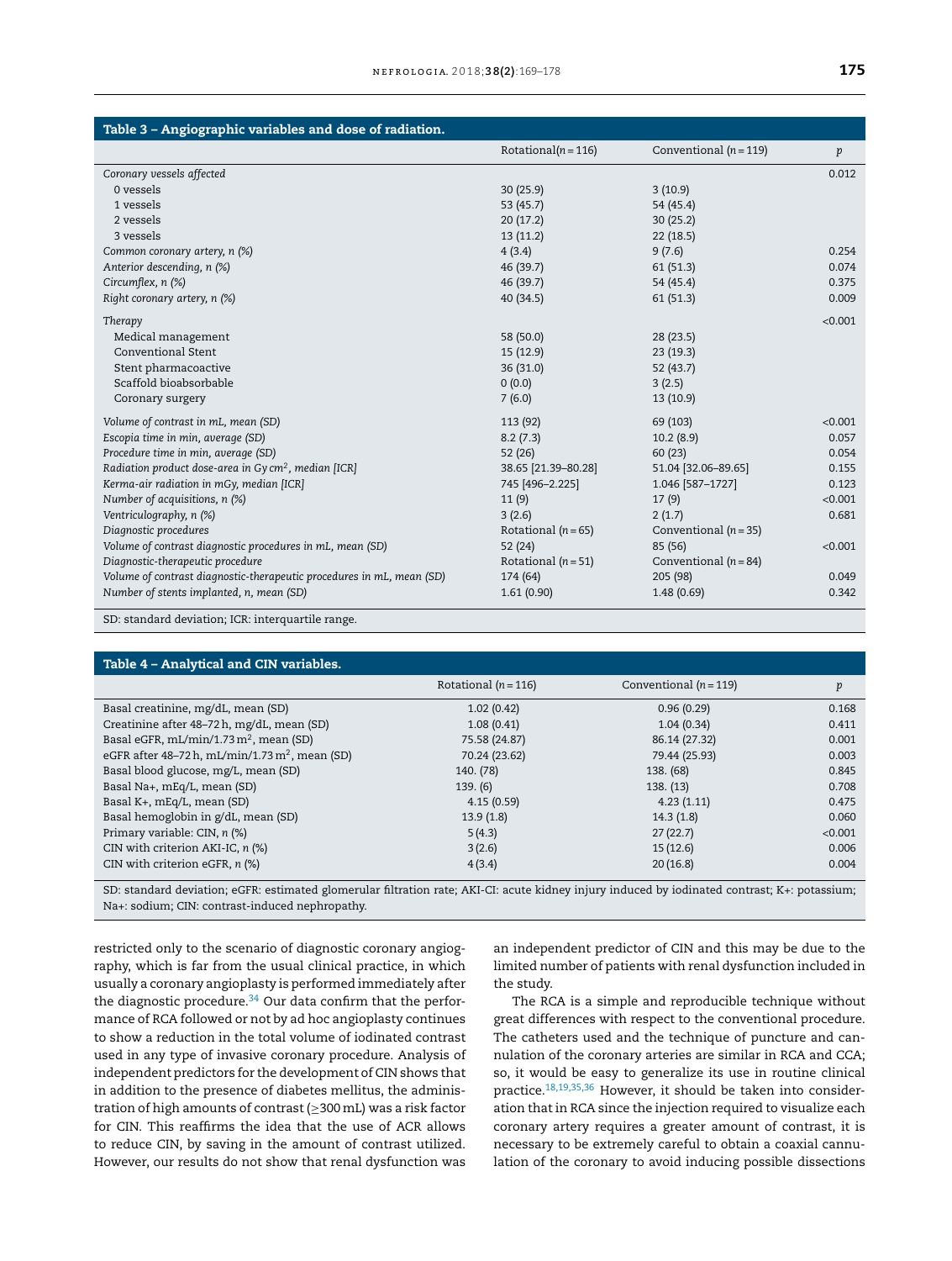<span id="page-7-0"></span>

| Table 5 - Independent predictors of CIN (increase in serum creatinine $\geq$ 0.5 mg/dL or $\geq$ 25%). |                |                    |                        |         |                        |       |
|--------------------------------------------------------------------------------------------------------|----------------|--------------------|------------------------|---------|------------------------|-------|
|                                                                                                        |                |                    | Univariate analysis    |         | Multivariate analysis  |       |
| $n (\%)$                                                                                               | $CIN (n = 32)$ | No CIN $(n = 203)$ | OR (CI 95%)            | p       | OR (CI 95%)            | p     |
| <b>RCA</b>                                                                                             | 5(15.6)        | 111(54.7)          | $0.153(0.057 - 0.414)$ | < 0.001 | $0.154(0.053 - 0.445)$ | 0.001 |
| Diabetes mellitus                                                                                      | 15(46.9)       | 54(26.6)           | 2.435 (1.138-5.211)    | 0.035   | 3.378 (1.395-8.197)    | 0.007 |
| Contrast $\geq 300 \text{ mL}$                                                                         | 7(21.9)        | 9(4.4)             | 6.190 (2.112-18.137)   | 0.002   | 4.566 (1.346-15.385)   | 0.015 |
| Dose-area product $\geq$ 50 Gy cm <sup>2</sup>                                                         | 20(62.5)       | 77 (37.9)          | 2.857 (1.267-6.442)    | 0.010   |                        |       |
| Baseline eGFR <60 mL/min/1.73 m <sup>2</sup>                                                           | 4(12.5)        | 50(24.6)           | $0.437(0.146 - 1.307)$ | 0.175   |                        |       |
| Percutaneous coronary intervention                                                                     | 20(62.5)       | 109(53.7)          | 1.275 (0.592-2.748)    | 0.570   |                        |       |
| Age $\geq$ 75 years                                                                                    | 7(21.9)        | 39(19.2)           | 1.177 (0.475-2.919)    | 0.810   |                        |       |
| Female gender                                                                                          | 8(25.0)        | 65 (32.0)          | $0.708(0.343 - 1.661)$ | 0.539   |                        |       |
| Arterial hypertension                                                                                  | 22(68.8)       | 130(64.0)          | 1.250 (0.555-2.751)    | 0.693   |                        |       |
| Smoking (previous or current)                                                                          | 20(62.5)       | 121 (59.6)         | 1.129 (0.524-2.436)    | 0.847   |                        |       |
| Clinical presentation: AMI                                                                             | 24(75.0)       | 141 (69.5)         | 1.319 (0.562-3.099)    | 0.678   |                        |       |
| 3-Vessel disease                                                                                       | 5(15.6)        | 30(14.8)           | 1.068 (0.381-2.991)    | 1.000   |                        |       |
| Hydration                                                                                              | 5(15.6)        | 36(17.7)           | $0.859(0.310 - 2.382)$ | 1.000   |                        |       |

RCA: rotational coronary angiography; eGFR: estimated glomerular filtration; AMI: acute myocardial infarction; CI 95%: 95% confidence interval; CIN: contrast-induced nephropathy; OR: odds ratio.

| Table 6 - Clinical events. |  |  |
|----------------------------|--|--|
|----------------------------|--|--|

|                                                                        | Rotational( $n = 116$ ) | Conventional( $n = 119$ ) | p     |
|------------------------------------------------------------------------|-------------------------|---------------------------|-------|
| Global mortality, new myocardial infarction, stroke, need for dialysis |                         |                           |       |
| Intrahospital                                                          | 3(2.6)                  | 5(4.2)                    | 0.722 |
| 30 days                                                                | 3(2.6)                  | 6(5.0)                    | 0.500 |
| Global mortality                                                       |                         |                           |       |
| Intrahospital                                                          | 0(0)                    | 1(0.8)                    | 1.000 |
| 30 days                                                                | 0(0)                    | 2(1.7)                    | 0.498 |
| New myocardial infarction                                              |                         |                           |       |
| Inhospital                                                             | 1(0.9)                  | 3(2.5)                    | 0.622 |
| 30 days                                                                | 1(0.9)                  | 3(2.5)                    | 0.622 |
| Stroke                                                                 |                         |                           |       |
| Inhospital                                                             | 2(1.7)                  | 2(1.7)                    | 1.000 |
| 30 days                                                                | 2(1.7)                  | 2(1.7)                    | 1.000 |
| Need for dialysis                                                      |                         |                           |       |
| Intrahospital                                                          | 0(0)                    | 0(0)                      |       |
| 30 days                                                                | 0(0)                    | 1(0.8)                    | 1.000 |
| Duration of hospitalization in days, median [ICR]                      | $4 [3 - 7]$             | $5[3-8]$                  | 0.509 |
| New hospitalization at 30-day                                          | 5(4.3)                  | 10(8.5)                   | 0.286 |
| Radiation dermatitis at 30-day                                         | 0(0)                    | 1(0.8)                    | 1.000 |
| ICR: interquartile range.                                              |                         |                           |       |
| * Constant: p value was not calculated.                                |                         |                           |       |

of the coronary arteries. However, in line with the published evidence<sup>[18,19,34](#page-8-0)</sup> the CINERAMA Study has not observed an increase in complications related to the procedure.

The CIN is closely related to morbidity and mortality and therefore it has an impact on health cost becoming a serious health problem. The main contribution of our study is to show that a strategy to save contrast such as the use of RCA, is associated with reduction of CIN with all these negative consequences. The incidence of CIN is high, any improvement to reduce CIN is of great clinical relevance. Although future clinical trials are needed to confirm our results, the biological plausibility of our strategy as well as the simplicity of the technique could have a broad impact on clinical practice.

The RCA is a technique that could save money for the health system. It is foreseeable that the reduction in the incidence of CIN would result in lower healthcare costs, as shown in the study by Aubry et al. $37$  In this study, which evaluated more than one million hospitalizations in the French national health system, it was observed that patients who developed CIN had a much longer hospitalization (20.5 vs. 4.7 days; *p* < 0.001) and with a much higher cost (15,654 vs. 3352 euros, *p* < 0.001). Furthermore, it is expected that savings would not be limited only to hospital stay, but also resulting from the lower morbidity and mortality, so that the reduction of total costs of patients care could be even greater.

#### *Study limitations*

First, this study is an observational and prospective analysis (cohort study) with the biases inherent to this type of study. However, it is the first study to evaluate the impact of RCA on the development of the CIN. Second, the absence of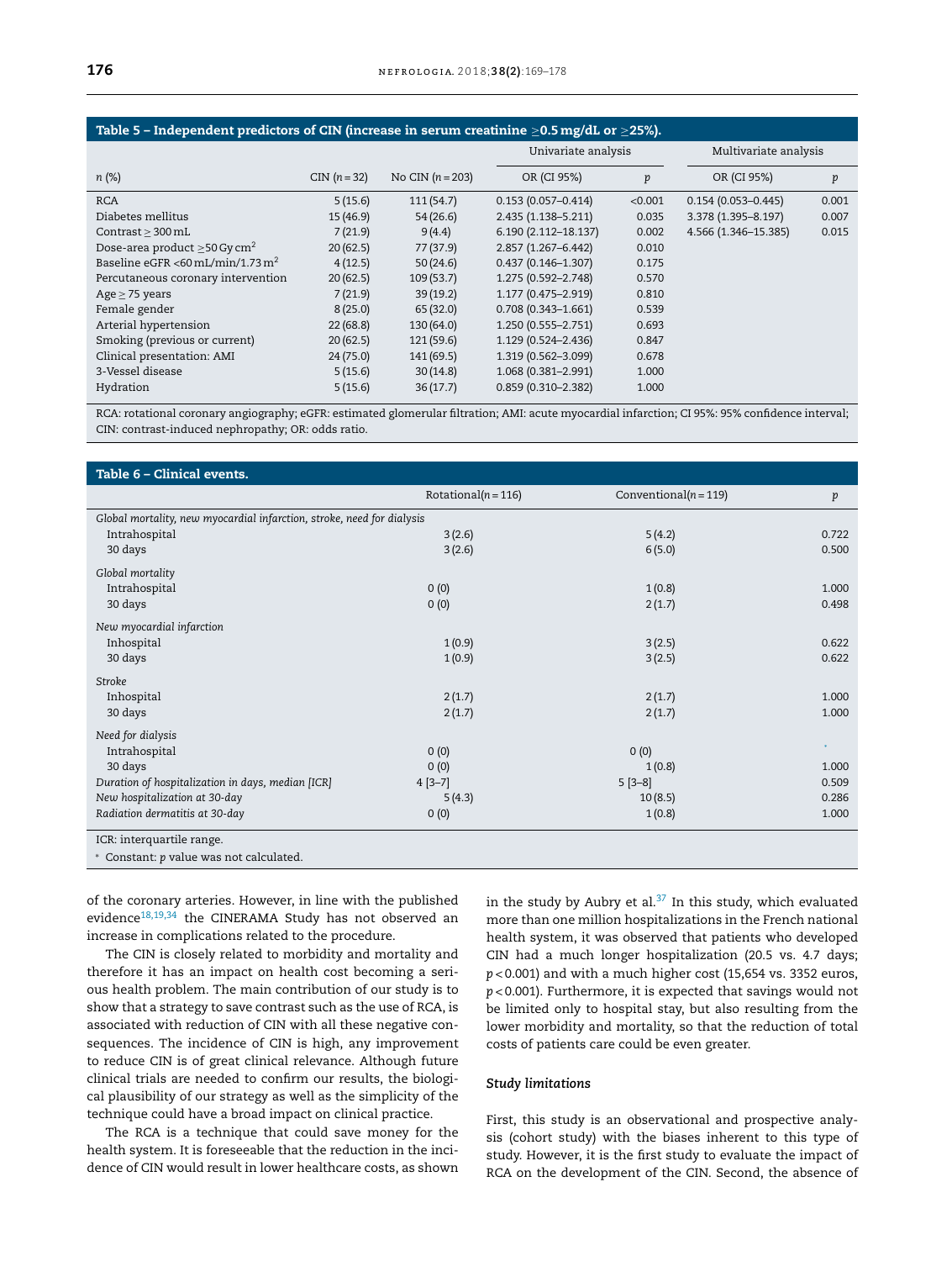<span id="page-8-0"></span>randomization led to a non-homogeneous distribution of baseline variables (age, sex, eGFR, etc.) and therapies (percentage of implanted stents, etc.) between the two study groups; this could have influenced the incidence of the primary assessment variable (CIN). However, after adjusting for confounding factors, the results are favorable to the RCA. Third, our data refer to the population of the Canary Islands and, therefore, cannot be fully extrapolated to other geographical areas. Fourth, the procedure protocol of the CCA may not be identical in the different units of interventional cardiology. However, we consider that the CCA protocol may be considered conservative in terms of contrast administration, limitations in the performance of ventriculographies and the initial number of angiographic projections for each coronary artery and, for this reason, the final volume of contrast administered in the CCA group should not be overestimated. Fifth, the clinical follow-up of the patients was limited in time (one month), which may be related to the absence of differences in the clinical assessment variables between the study groups.

# **Conclusions**

The use of RCA in patients with ACS on invasive treated was associated with less administration of iodinated contrast, which resulted in a lower incidence of CIN. Further randomized clinical studies are required both in the ACS and in other clinical scenarios, to confirm the results presented in this work.

# Conflict of interests

The authors declare that they have no conflicts of interest.

## r e f e r enc e s

- 1. [Parfrey](http://refhub.elsevier.com/S2013-2514(18)30024-5/sbref0190) [PS,](http://refhub.elsevier.com/S2013-2514(18)30024-5/sbref0190) [Griffiths](http://refhub.elsevier.com/S2013-2514(18)30024-5/sbref0190) [SM,](http://refhub.elsevier.com/S2013-2514(18)30024-5/sbref0190) [Barrett](http://refhub.elsevier.com/S2013-2514(18)30024-5/sbref0190) [BJ,](http://refhub.elsevier.com/S2013-2514(18)30024-5/sbref0190) [Paul](http://refhub.elsevier.com/S2013-2514(18)30024-5/sbref0190) [MD,](http://refhub.elsevier.com/S2013-2514(18)30024-5/sbref0190) [Genge](http://refhub.elsevier.com/S2013-2514(18)30024-5/sbref0190) [M,](http://refhub.elsevier.com/S2013-2514(18)30024-5/sbref0190) [Withers](http://refhub.elsevier.com/S2013-2514(18)30024-5/sbref0190) [J,](http://refhub.elsevier.com/S2013-2514(18)30024-5/sbref0190) [et](http://refhub.elsevier.com/S2013-2514(18)30024-5/sbref0190) [al.](http://refhub.elsevier.com/S2013-2514(18)30024-5/sbref0190) [Contrast](http://refhub.elsevier.com/S2013-2514(18)30024-5/sbref0190) [material-induced](http://refhub.elsevier.com/S2013-2514(18)30024-5/sbref0190) [renal](http://refhub.elsevier.com/S2013-2514(18)30024-5/sbref0190) [failure](http://refhub.elsevier.com/S2013-2514(18)30024-5/sbref0190) [in](http://refhub.elsevier.com/S2013-2514(18)30024-5/sbref0190) [patients](http://refhub.elsevier.com/S2013-2514(18)30024-5/sbref0190) [with](http://refhub.elsevier.com/S2013-2514(18)30024-5/sbref0190) [diabetes](http://refhub.elsevier.com/S2013-2514(18)30024-5/sbref0190) [mellitus,](http://refhub.elsevier.com/S2013-2514(18)30024-5/sbref0190) [renal](http://refhub.elsevier.com/S2013-2514(18)30024-5/sbref0190) [insufficiency,](http://refhub.elsevier.com/S2013-2514(18)30024-5/sbref0190) [or](http://refhub.elsevier.com/S2013-2514(18)30024-5/sbref0190) [both:](http://refhub.elsevier.com/S2013-2514(18)30024-5/sbref0190) [a](http://refhub.elsevier.com/S2013-2514(18)30024-5/sbref0190) [prospective](http://refhub.elsevier.com/S2013-2514(18)30024-5/sbref0190) [controlled](http://refhub.elsevier.com/S2013-2514(18)30024-5/sbref0190) [study.](http://refhub.elsevier.com/S2013-2514(18)30024-5/sbref0190) [N](http://refhub.elsevier.com/S2013-2514(18)30024-5/sbref0190) [Engl](http://refhub.elsevier.com/S2013-2514(18)30024-5/sbref0190) [J](http://refhub.elsevier.com/S2013-2514(18)30024-5/sbref0190) [Med.](http://refhub.elsevier.com/S2013-2514(18)30024-5/sbref0190) [1989;320:143–9.](http://refhub.elsevier.com/S2013-2514(18)30024-5/sbref0190)
- 2. [Gruberg](http://refhub.elsevier.com/S2013-2514(18)30024-5/sbref0195) [L,](http://refhub.elsevier.com/S2013-2514(18)30024-5/sbref0195) [Mintz](http://refhub.elsevier.com/S2013-2514(18)30024-5/sbref0195) [GS,](http://refhub.elsevier.com/S2013-2514(18)30024-5/sbref0195) [Mehran](http://refhub.elsevier.com/S2013-2514(18)30024-5/sbref0195) [R,](http://refhub.elsevier.com/S2013-2514(18)30024-5/sbref0195) [Gangas](http://refhub.elsevier.com/S2013-2514(18)30024-5/sbref0195) [G,](http://refhub.elsevier.com/S2013-2514(18)30024-5/sbref0195) [Lansky](http://refhub.elsevier.com/S2013-2514(18)30024-5/sbref0195) [AJ,](http://refhub.elsevier.com/S2013-2514(18)30024-5/sbref0195) [Kent](http://refhub.elsevier.com/S2013-2514(18)30024-5/sbref0195) [KM,](http://refhub.elsevier.com/S2013-2514(18)30024-5/sbref0195) [et](http://refhub.elsevier.com/S2013-2514(18)30024-5/sbref0195) [al.](http://refhub.elsevier.com/S2013-2514(18)30024-5/sbref0195) [The](http://refhub.elsevier.com/S2013-2514(18)30024-5/sbref0195) [prognostic](http://refhub.elsevier.com/S2013-2514(18)30024-5/sbref0195) [implications](http://refhub.elsevier.com/S2013-2514(18)30024-5/sbref0195) [of](http://refhub.elsevier.com/S2013-2514(18)30024-5/sbref0195) [further](http://refhub.elsevier.com/S2013-2514(18)30024-5/sbref0195) [renal](http://refhub.elsevier.com/S2013-2514(18)30024-5/sbref0195) [function](http://refhub.elsevier.com/S2013-2514(18)30024-5/sbref0195) [deterioration](http://refhub.elsevier.com/S2013-2514(18)30024-5/sbref0195) [within](http://refhub.elsevier.com/S2013-2514(18)30024-5/sbref0195) [48](http://refhub.elsevier.com/S2013-2514(18)30024-5/sbref0195) [h](http://refhub.elsevier.com/S2013-2514(18)30024-5/sbref0195) [of](http://refhub.elsevier.com/S2013-2514(18)30024-5/sbref0195) [interventional](http://refhub.elsevier.com/S2013-2514(18)30024-5/sbref0195) [coronary](http://refhub.elsevier.com/S2013-2514(18)30024-5/sbref0195) [procedures](http://refhub.elsevier.com/S2013-2514(18)30024-5/sbref0195) [in](http://refhub.elsevier.com/S2013-2514(18)30024-5/sbref0195) [patients](http://refhub.elsevier.com/S2013-2514(18)30024-5/sbref0195) [with](http://refhub.elsevier.com/S2013-2514(18)30024-5/sbref0195) [pre-existent](http://refhub.elsevier.com/S2013-2514(18)30024-5/sbref0195) [chronic](http://refhub.elsevier.com/S2013-2514(18)30024-5/sbref0195) [renal](http://refhub.elsevier.com/S2013-2514(18)30024-5/sbref0195) [insufficiency.](http://refhub.elsevier.com/S2013-2514(18)30024-5/sbref0195) [J](http://refhub.elsevier.com/S2013-2514(18)30024-5/sbref0195) [Am](http://refhub.elsevier.com/S2013-2514(18)30024-5/sbref0195) [Coll](http://refhub.elsevier.com/S2013-2514(18)30024-5/sbref0195) [Cardiol.](http://refhub.elsevier.com/S2013-2514(18)30024-5/sbref0195) [2000;36:1542–8.](http://refhub.elsevier.com/S2013-2514(18)30024-5/sbref0195)
- 3. [McCullough](http://refhub.elsevier.com/S2013-2514(18)30024-5/sbref0200) [PA,](http://refhub.elsevier.com/S2013-2514(18)30024-5/sbref0200) [Wolyn](http://refhub.elsevier.com/S2013-2514(18)30024-5/sbref0200) [R,](http://refhub.elsevier.com/S2013-2514(18)30024-5/sbref0200) [Rocher](http://refhub.elsevier.com/S2013-2514(18)30024-5/sbref0200) [LL,](http://refhub.elsevier.com/S2013-2514(18)30024-5/sbref0200) [Levin](http://refhub.elsevier.com/S2013-2514(18)30024-5/sbref0200) [RN,](http://refhub.elsevier.com/S2013-2514(18)30024-5/sbref0200) [O'Neill](http://refhub.elsevier.com/S2013-2514(18)30024-5/sbref0200) [WW.](http://refhub.elsevier.com/S2013-2514(18)30024-5/sbref0200) [Acute](http://refhub.elsevier.com/S2013-2514(18)30024-5/sbref0200) [renal](http://refhub.elsevier.com/S2013-2514(18)30024-5/sbref0200) [failure](http://refhub.elsevier.com/S2013-2514(18)30024-5/sbref0200) [after](http://refhub.elsevier.com/S2013-2514(18)30024-5/sbref0200) [coronary](http://refhub.elsevier.com/S2013-2514(18)30024-5/sbref0200) [intervention:](http://refhub.elsevier.com/S2013-2514(18)30024-5/sbref0200) [incidence,](http://refhub.elsevier.com/S2013-2514(18)30024-5/sbref0200) [risk](http://refhub.elsevier.com/S2013-2514(18)30024-5/sbref0200) [factors,](http://refhub.elsevier.com/S2013-2514(18)30024-5/sbref0200) [and](http://refhub.elsevier.com/S2013-2514(18)30024-5/sbref0200) [relationship](http://refhub.elsevier.com/S2013-2514(18)30024-5/sbref0200) [to](http://refhub.elsevier.com/S2013-2514(18)30024-5/sbref0200) [mortality.](http://refhub.elsevier.com/S2013-2514(18)30024-5/sbref0200) [Am](http://refhub.elsevier.com/S2013-2514(18)30024-5/sbref0200) [J](http://refhub.elsevier.com/S2013-2514(18)30024-5/sbref0200) [Med.](http://refhub.elsevier.com/S2013-2514(18)30024-5/sbref0200) [1997;103:368–75.](http://refhub.elsevier.com/S2013-2514(18)30024-5/sbref0200)
- 4. [Roffi](http://refhub.elsevier.com/S2013-2514(18)30024-5/sbref0205) [M,](http://refhub.elsevier.com/S2013-2514(18)30024-5/sbref0205) [Patrono](http://refhub.elsevier.com/S2013-2514(18)30024-5/sbref0205) [C,](http://refhub.elsevier.com/S2013-2514(18)30024-5/sbref0205) [Collet](http://refhub.elsevier.com/S2013-2514(18)30024-5/sbref0205) [JP,](http://refhub.elsevier.com/S2013-2514(18)30024-5/sbref0205) [Mueller](http://refhub.elsevier.com/S2013-2514(18)30024-5/sbref0205) [C,](http://refhub.elsevier.com/S2013-2514(18)30024-5/sbref0205) [Valgimigli](http://refhub.elsevier.com/S2013-2514(18)30024-5/sbref0205) [M,](http://refhub.elsevier.com/S2013-2514(18)30024-5/sbref0205) [Andreotti](http://refhub.elsevier.com/S2013-2514(18)30024-5/sbref0205) [F,](http://refhub.elsevier.com/S2013-2514(18)30024-5/sbref0205) [et](http://refhub.elsevier.com/S2013-2514(18)30024-5/sbref0205) [al.](http://refhub.elsevier.com/S2013-2514(18)30024-5/sbref0205) [2015](http://refhub.elsevier.com/S2013-2514(18)30024-5/sbref0205) [ESC](http://refhub.elsevier.com/S2013-2514(18)30024-5/sbref0205) [Guidelines](http://refhub.elsevier.com/S2013-2514(18)30024-5/sbref0205) [for](http://refhub.elsevier.com/S2013-2514(18)30024-5/sbref0205) [the](http://refhub.elsevier.com/S2013-2514(18)30024-5/sbref0205) [management](http://refhub.elsevier.com/S2013-2514(18)30024-5/sbref0205) [of](http://refhub.elsevier.com/S2013-2514(18)30024-5/sbref0205) [acute](http://refhub.elsevier.com/S2013-2514(18)30024-5/sbref0205) [coronary](http://refhub.elsevier.com/S2013-2514(18)30024-5/sbref0205) [syndromes](http://refhub.elsevier.com/S2013-2514(18)30024-5/sbref0205) [in](http://refhub.elsevier.com/S2013-2514(18)30024-5/sbref0205) [patients](http://refhub.elsevier.com/S2013-2514(18)30024-5/sbref0205) [presenting](http://refhub.elsevier.com/S2013-2514(18)30024-5/sbref0205) [without](http://refhub.elsevier.com/S2013-2514(18)30024-5/sbref0205) [persistent](http://refhub.elsevier.com/S2013-2514(18)30024-5/sbref0205) [ST-segment](http://refhub.elsevier.com/S2013-2514(18)30024-5/sbref0205) [elevation:](http://refhub.elsevier.com/S2013-2514(18)30024-5/sbref0205) [Task](http://refhub.elsevier.com/S2013-2514(18)30024-5/sbref0205) [Force](http://refhub.elsevier.com/S2013-2514(18)30024-5/sbref0205) [for](http://refhub.elsevier.com/S2013-2514(18)30024-5/sbref0205) [the](http://refhub.elsevier.com/S2013-2514(18)30024-5/sbref0205) [Management](http://refhub.elsevier.com/S2013-2514(18)30024-5/sbref0205) [of](http://refhub.elsevier.com/S2013-2514(18)30024-5/sbref0205) [Acute](http://refhub.elsevier.com/S2013-2514(18)30024-5/sbref0205) [Coronary](http://refhub.elsevier.com/S2013-2514(18)30024-5/sbref0205) [Syndromes](http://refhub.elsevier.com/S2013-2514(18)30024-5/sbref0205) [in](http://refhub.elsevier.com/S2013-2514(18)30024-5/sbref0205) [Patients](http://refhub.elsevier.com/S2013-2514(18)30024-5/sbref0205) [Presenting](http://refhub.elsevier.com/S2013-2514(18)30024-5/sbref0205) [without](http://refhub.elsevier.com/S2013-2514(18)30024-5/sbref0205) [Persistent](http://refhub.elsevier.com/S2013-2514(18)30024-5/sbref0205) [ST-Segment](http://refhub.elsevier.com/S2013-2514(18)30024-5/sbref0205) [Elevation](http://refhub.elsevier.com/S2013-2514(18)30024-5/sbref0205) [of](http://refhub.elsevier.com/S2013-2514(18)30024-5/sbref0205) [the](http://refhub.elsevier.com/S2013-2514(18)30024-5/sbref0205) [European](http://refhub.elsevier.com/S2013-2514(18)30024-5/sbref0205) [Society](http://refhub.elsevier.com/S2013-2514(18)30024-5/sbref0205) [of](http://refhub.elsevier.com/S2013-2514(18)30024-5/sbref0205) [Cardiology](http://refhub.elsevier.com/S2013-2514(18)30024-5/sbref0205) [\(ESC\).](http://refhub.elsevier.com/S2013-2514(18)30024-5/sbref0205) [Eur](http://refhub.elsevier.com/S2013-2514(18)30024-5/sbref0205) [Heart](http://refhub.elsevier.com/S2013-2514(18)30024-5/sbref0205) [J.](http://refhub.elsevier.com/S2013-2514(18)30024-5/sbref0205) [2016;37:267](http://refhub.elsevier.com/S2013-2514(18)30024-5/sbref0205)–[315.](http://refhub.elsevier.com/S2013-2514(18)30024-5/sbref0205)
- 5. [Rihal](http://refhub.elsevier.com/S2013-2514(18)30024-5/sbref0210) [CS,](http://refhub.elsevier.com/S2013-2514(18)30024-5/sbref0210) [Textor](http://refhub.elsevier.com/S2013-2514(18)30024-5/sbref0210) [SC,](http://refhub.elsevier.com/S2013-2514(18)30024-5/sbref0210) [Grill](http://refhub.elsevier.com/S2013-2514(18)30024-5/sbref0210) [DE,](http://refhub.elsevier.com/S2013-2514(18)30024-5/sbref0210) [Berger](http://refhub.elsevier.com/S2013-2514(18)30024-5/sbref0210) [PB,](http://refhub.elsevier.com/S2013-2514(18)30024-5/sbref0210) [Ting](http://refhub.elsevier.com/S2013-2514(18)30024-5/sbref0210) [HH,](http://refhub.elsevier.com/S2013-2514(18)30024-5/sbref0210) [Best](http://refhub.elsevier.com/S2013-2514(18)30024-5/sbref0210) [PJ,](http://refhub.elsevier.com/S2013-2514(18)30024-5/sbref0210) [et](http://refhub.elsevier.com/S2013-2514(18)30024-5/sbref0210) [al.](http://refhub.elsevier.com/S2013-2514(18)30024-5/sbref0210) [Incidence](http://refhub.elsevier.com/S2013-2514(18)30024-5/sbref0210) [and](http://refhub.elsevier.com/S2013-2514(18)30024-5/sbref0210) [prognostic](http://refhub.elsevier.com/S2013-2514(18)30024-5/sbref0210) [importance](http://refhub.elsevier.com/S2013-2514(18)30024-5/sbref0210) [of](http://refhub.elsevier.com/S2013-2514(18)30024-5/sbref0210) [acute](http://refhub.elsevier.com/S2013-2514(18)30024-5/sbref0210) [renal](http://refhub.elsevier.com/S2013-2514(18)30024-5/sbref0210) [failure](http://refhub.elsevier.com/S2013-2514(18)30024-5/sbref0210) [after](http://refhub.elsevier.com/S2013-2514(18)30024-5/sbref0210) [percutaneous](http://refhub.elsevier.com/S2013-2514(18)30024-5/sbref0210) [coronary](http://refhub.elsevier.com/S2013-2514(18)30024-5/sbref0210) [intervention.](http://refhub.elsevier.com/S2013-2514(18)30024-5/sbref0210) [Circulation.](http://refhub.elsevier.com/S2013-2514(18)30024-5/sbref0210) [2002;105:2259](http://refhub.elsevier.com/S2013-2514(18)30024-5/sbref0210)–[64.](http://refhub.elsevier.com/S2013-2514(18)30024-5/sbref0210)
- 6. [Jang](http://refhub.elsevier.com/S2013-2514(18)30024-5/sbref0215) [JS,](http://refhub.elsevier.com/S2013-2514(18)30024-5/sbref0215) [Jin](http://refhub.elsevier.com/S2013-2514(18)30024-5/sbref0215) [HY,](http://refhub.elsevier.com/S2013-2514(18)30024-5/sbref0215) [Seo](http://refhub.elsevier.com/S2013-2514(18)30024-5/sbref0215) [JS,](http://refhub.elsevier.com/S2013-2514(18)30024-5/sbref0215) [Yang](http://refhub.elsevier.com/S2013-2514(18)30024-5/sbref0215) [TH,](http://refhub.elsevier.com/S2013-2514(18)30024-5/sbref0215) [Kim](http://refhub.elsevier.com/S2013-2514(18)30024-5/sbref0215) [DK,](http://refhub.elsevier.com/S2013-2514(18)30024-5/sbref0215) [Kim](http://refhub.elsevier.com/S2013-2514(18)30024-5/sbref0215) [TH,](http://refhub.elsevier.com/S2013-2514(18)30024-5/sbref0215) [et](http://refhub.elsevier.com/S2013-2514(18)30024-5/sbref0215) [al.](http://refhub.elsevier.com/S2013-2514(18)30024-5/sbref0215) [Sodium](http://refhub.elsevier.com/S2013-2514(18)30024-5/sbref0215) [bicarbonate](http://refhub.elsevier.com/S2013-2514(18)30024-5/sbref0215) [therapy](http://refhub.elsevier.com/S2013-2514(18)30024-5/sbref0215) [for](http://refhub.elsevier.com/S2013-2514(18)30024-5/sbref0215) [the](http://refhub.elsevier.com/S2013-2514(18)30024-5/sbref0215) [prevention](http://refhub.elsevier.com/S2013-2514(18)30024-5/sbref0215) [of](http://refhub.elsevier.com/S2013-2514(18)30024-5/sbref0215) [contrast-induced](http://refhub.elsevier.com/S2013-2514(18)30024-5/sbref0215) [acute](http://refhub.elsevier.com/S2013-2514(18)30024-5/sbref0215) [kidney](http://refhub.elsevier.com/S2013-2514(18)30024-5/sbref0215) [injury](http://refhub.elsevier.com/S2013-2514(18)30024-5/sbref0215) [–](http://refhub.elsevier.com/S2013-2514(18)30024-5/sbref0215) [a](http://refhub.elsevier.com/S2013-2514(18)30024-5/sbref0215) [systematic](http://refhub.elsevier.com/S2013-2514(18)30024-5/sbref0215) [review](http://refhub.elsevier.com/S2013-2514(18)30024-5/sbref0215) [and](http://refhub.elsevier.com/S2013-2514(18)30024-5/sbref0215) [meta-analysis.](http://refhub.elsevier.com/S2013-2514(18)30024-5/sbref0215) [Circ](http://refhub.elsevier.com/S2013-2514(18)30024-5/sbref0215) [J.](http://refhub.elsevier.com/S2013-2514(18)30024-5/sbref0215) [2012;76:2255–65.](http://refhub.elsevier.com/S2013-2514(18)30024-5/sbref0215)
- 7. [Solomon](http://refhub.elsevier.com/S2013-2514(18)30024-5/sbref0220) [R,](http://refhub.elsevier.com/S2013-2514(18)30024-5/sbref0220) [Werner](http://refhub.elsevier.com/S2013-2514(18)30024-5/sbref0220) [C,](http://refhub.elsevier.com/S2013-2514(18)30024-5/sbref0220) [Mann](http://refhub.elsevier.com/S2013-2514(18)30024-5/sbref0220) [D,](http://refhub.elsevier.com/S2013-2514(18)30024-5/sbref0220) [D'Elia](http://refhub.elsevier.com/S2013-2514(18)30024-5/sbref0220) [J,](http://refhub.elsevier.com/S2013-2514(18)30024-5/sbref0220) [Silva](http://refhub.elsevier.com/S2013-2514(18)30024-5/sbref0220) [P.](http://refhub.elsevier.com/S2013-2514(18)30024-5/sbref0220) [Effects](http://refhub.elsevier.com/S2013-2514(18)30024-5/sbref0220) [of](http://refhub.elsevier.com/S2013-2514(18)30024-5/sbref0220) [saline,](http://refhub.elsevier.com/S2013-2514(18)30024-5/sbref0220) [mannitol,](http://refhub.elsevier.com/S2013-2514(18)30024-5/sbref0220) [and](http://refhub.elsevier.com/S2013-2514(18)30024-5/sbref0220) [furosemide](http://refhub.elsevier.com/S2013-2514(18)30024-5/sbref0220) [on](http://refhub.elsevier.com/S2013-2514(18)30024-5/sbref0220) [acute](http://refhub.elsevier.com/S2013-2514(18)30024-5/sbref0220) [decreases](http://refhub.elsevier.com/S2013-2514(18)30024-5/sbref0220) [in](http://refhub.elsevier.com/S2013-2514(18)30024-5/sbref0220) [renal](http://refhub.elsevier.com/S2013-2514(18)30024-5/sbref0220) [function](http://refhub.elsevier.com/S2013-2514(18)30024-5/sbref0220) [induced](http://refhub.elsevier.com/S2013-2514(18)30024-5/sbref0220) [by](http://refhub.elsevier.com/S2013-2514(18)30024-5/sbref0220) [radiocontrast](http://refhub.elsevier.com/S2013-2514(18)30024-5/sbref0220) [agents.](http://refhub.elsevier.com/S2013-2514(18)30024-5/sbref0220) [N](http://refhub.elsevier.com/S2013-2514(18)30024-5/sbref0220) [Engl](http://refhub.elsevier.com/S2013-2514(18)30024-5/sbref0220) [J](http://refhub.elsevier.com/S2013-2514(18)30024-5/sbref0220) [Med.](http://refhub.elsevier.com/S2013-2514(18)30024-5/sbref0220) [1994;331:1416–20.](http://refhub.elsevier.com/S2013-2514(18)30024-5/sbref0220)
- 8. [Hall](http://refhub.elsevier.com/S2013-2514(18)30024-5/sbref0225) [KA,](http://refhub.elsevier.com/S2013-2514(18)30024-5/sbref0225) [Wong](http://refhub.elsevier.com/S2013-2514(18)30024-5/sbref0225) [RW,](http://refhub.elsevier.com/S2013-2514(18)30024-5/sbref0225) [Hunter](http://refhub.elsevier.com/S2013-2514(18)30024-5/sbref0225) [GC,](http://refhub.elsevier.com/S2013-2514(18)30024-5/sbref0225) [Camazine](http://refhub.elsevier.com/S2013-2514(18)30024-5/sbref0225) [BM,](http://refhub.elsevier.com/S2013-2514(18)30024-5/sbref0225) [Rappaport](http://refhub.elsevier.com/S2013-2514(18)30024-5/sbref0225) [WA,](http://refhub.elsevier.com/S2013-2514(18)30024-5/sbref0225) [Smyth](http://refhub.elsevier.com/S2013-2514(18)30024-5/sbref0225) [SH,](http://refhub.elsevier.com/S2013-2514(18)30024-5/sbref0225) [et](http://refhub.elsevier.com/S2013-2514(18)30024-5/sbref0225) [al.](http://refhub.elsevier.com/S2013-2514(18)30024-5/sbref0225) [Contrast-induced](http://refhub.elsevier.com/S2013-2514(18)30024-5/sbref0225) [nephrotoxicity:](http://refhub.elsevier.com/S2013-2514(18)30024-5/sbref0225) [the](http://refhub.elsevier.com/S2013-2514(18)30024-5/sbref0225) [effects](http://refhub.elsevier.com/S2013-2514(18)30024-5/sbref0225) [of](http://refhub.elsevier.com/S2013-2514(18)30024-5/sbref0225) [vasodilator](http://refhub.elsevier.com/S2013-2514(18)30024-5/sbref0225) [therapy.](http://refhub.elsevier.com/S2013-2514(18)30024-5/sbref0225) [J](http://refhub.elsevier.com/S2013-2514(18)30024-5/sbref0225) [Surg](http://refhub.elsevier.com/S2013-2514(18)30024-5/sbref0225) [Res.](http://refhub.elsevier.com/S2013-2514(18)30024-5/sbref0225) [1992;53:317–20.](http://refhub.elsevier.com/S2013-2514(18)30024-5/sbref0225)
- 9. [Stone](http://refhub.elsevier.com/S2013-2514(18)30024-5/sbref0230) [GW,](http://refhub.elsevier.com/S2013-2514(18)30024-5/sbref0230) [McCullough](http://refhub.elsevier.com/S2013-2514(18)30024-5/sbref0230) [PA,](http://refhub.elsevier.com/S2013-2514(18)30024-5/sbref0230) [Tumlin](http://refhub.elsevier.com/S2013-2514(18)30024-5/sbref0230) [JA,](http://refhub.elsevier.com/S2013-2514(18)30024-5/sbref0230) [Lepor](http://refhub.elsevier.com/S2013-2514(18)30024-5/sbref0230) [NE,](http://refhub.elsevier.com/S2013-2514(18)30024-5/sbref0230) [Madyoon](http://refhub.elsevier.com/S2013-2514(18)30024-5/sbref0230) [H,](http://refhub.elsevier.com/S2013-2514(18)30024-5/sbref0230) [Murray](http://refhub.elsevier.com/S2013-2514(18)30024-5/sbref0230) [P,](http://refhub.elsevier.com/S2013-2514(18)30024-5/sbref0230) [et](http://refhub.elsevier.com/S2013-2514(18)30024-5/sbref0230) [al.](http://refhub.elsevier.com/S2013-2514(18)30024-5/sbref0230) [Fenoldopam](http://refhub.elsevier.com/S2013-2514(18)30024-5/sbref0230) [mesylate](http://refhub.elsevier.com/S2013-2514(18)30024-5/sbref0230) [for](http://refhub.elsevier.com/S2013-2514(18)30024-5/sbref0230) [the](http://refhub.elsevier.com/S2013-2514(18)30024-5/sbref0230) [prevention](http://refhub.elsevier.com/S2013-2514(18)30024-5/sbref0230) [of](http://refhub.elsevier.com/S2013-2514(18)30024-5/sbref0230) [contrast-induced](http://refhub.elsevier.com/S2013-2514(18)30024-5/sbref0230) [nephropathy:](http://refhub.elsevier.com/S2013-2514(18)30024-5/sbref0230) [a](http://refhub.elsevier.com/S2013-2514(18)30024-5/sbref0230) [randomized](http://refhub.elsevier.com/S2013-2514(18)30024-5/sbref0230) [controlled](http://refhub.elsevier.com/S2013-2514(18)30024-5/sbref0230) [trial.](http://refhub.elsevier.com/S2013-2514(18)30024-5/sbref0230) [JAMA.](http://refhub.elsevier.com/S2013-2514(18)30024-5/sbref0230) [2003;290:2284](http://refhub.elsevier.com/S2013-2514(18)30024-5/sbref0230)–[91.](http://refhub.elsevier.com/S2013-2514(18)30024-5/sbref0230)
- 10. [Chertow](http://refhub.elsevier.com/S2013-2514(18)30024-5/sbref0235) [GM,](http://refhub.elsevier.com/S2013-2514(18)30024-5/sbref0235) [Sayegh](http://refhub.elsevier.com/S2013-2514(18)30024-5/sbref0235) [MH,](http://refhub.elsevier.com/S2013-2514(18)30024-5/sbref0235) [Allgren](http://refhub.elsevier.com/S2013-2514(18)30024-5/sbref0235) [RL,](http://refhub.elsevier.com/S2013-2514(18)30024-5/sbref0235) [Lazarus](http://refhub.elsevier.com/S2013-2514(18)30024-5/sbref0235) [JM.](http://refhub.elsevier.com/S2013-2514(18)30024-5/sbref0235) [Is](http://refhub.elsevier.com/S2013-2514(18)30024-5/sbref0235) [the](http://refhub.elsevier.com/S2013-2514(18)30024-5/sbref0235) [administration](http://refhub.elsevier.com/S2013-2514(18)30024-5/sbref0235) [of](http://refhub.elsevier.com/S2013-2514(18)30024-5/sbref0235) [dopamine](http://refhub.elsevier.com/S2013-2514(18)30024-5/sbref0235) [associated](http://refhub.elsevier.com/S2013-2514(18)30024-5/sbref0235) [with](http://refhub.elsevier.com/S2013-2514(18)30024-5/sbref0235) [adverse](http://refhub.elsevier.com/S2013-2514(18)30024-5/sbref0235) [or](http://refhub.elsevier.com/S2013-2514(18)30024-5/sbref0235) [favorable](http://refhub.elsevier.com/S2013-2514(18)30024-5/sbref0235) [outcomes](http://refhub.elsevier.com/S2013-2514(18)30024-5/sbref0235) [in](http://refhub.elsevier.com/S2013-2514(18)30024-5/sbref0235) [acute](http://refhub.elsevier.com/S2013-2514(18)30024-5/sbref0235) [renal](http://refhub.elsevier.com/S2013-2514(18)30024-5/sbref0235) [failure?](http://refhub.elsevier.com/S2013-2514(18)30024-5/sbref0235) [Am](http://refhub.elsevier.com/S2013-2514(18)30024-5/sbref0235) [J](http://refhub.elsevier.com/S2013-2514(18)30024-5/sbref0235) [Med.](http://refhub.elsevier.com/S2013-2514(18)30024-5/sbref0235) [1996;101:49](http://refhub.elsevier.com/S2013-2514(18)30024-5/sbref0235)–[53.](http://refhub.elsevier.com/S2013-2514(18)30024-5/sbref0235)
- 11. [Wang](http://refhub.elsevier.com/S2013-2514(18)30024-5/sbref0240) [A,](http://refhub.elsevier.com/S2013-2514(18)30024-5/sbref0240) [Holcslaw](http://refhub.elsevier.com/S2013-2514(18)30024-5/sbref0240) [T,](http://refhub.elsevier.com/S2013-2514(18)30024-5/sbref0240) [Bashore](http://refhub.elsevier.com/S2013-2514(18)30024-5/sbref0240) [TM,](http://refhub.elsevier.com/S2013-2514(18)30024-5/sbref0240) [Freed](http://refhub.elsevier.com/S2013-2514(18)30024-5/sbref0240) [MI,](http://refhub.elsevier.com/S2013-2514(18)30024-5/sbref0240) [Miller](http://refhub.elsevier.com/S2013-2514(18)30024-5/sbref0240) [D,](http://refhub.elsevier.com/S2013-2514(18)30024-5/sbref0240) [Rudnick](http://refhub.elsevier.com/S2013-2514(18)30024-5/sbref0240) [MR,](http://refhub.elsevier.com/S2013-2514(18)30024-5/sbref0240) [et](http://refhub.elsevier.com/S2013-2514(18)30024-5/sbref0240) [al.](http://refhub.elsevier.com/S2013-2514(18)30024-5/sbref0240) [Exacerbation](http://refhub.elsevier.com/S2013-2514(18)30024-5/sbref0240) [of](http://refhub.elsevier.com/S2013-2514(18)30024-5/sbref0240) [radiocontrast](http://refhub.elsevier.com/S2013-2514(18)30024-5/sbref0240) [nephrotoxicity](http://refhub.elsevier.com/S2013-2514(18)30024-5/sbref0240) [by](http://refhub.elsevier.com/S2013-2514(18)30024-5/sbref0240) [endothelin](http://refhub.elsevier.com/S2013-2514(18)30024-5/sbref0240) [receptor](http://refhub.elsevier.com/S2013-2514(18)30024-5/sbref0240) [antagonism.](http://refhub.elsevier.com/S2013-2514(18)30024-5/sbref0240) [Kidney](http://refhub.elsevier.com/S2013-2514(18)30024-5/sbref0240) [Int.](http://refhub.elsevier.com/S2013-2514(18)30024-5/sbref0240) [2000;57:1675–80.](http://refhub.elsevier.com/S2013-2514(18)30024-5/sbref0240)
- 12. [Kurnik](http://refhub.elsevier.com/S2013-2514(18)30024-5/sbref0245) [BR,](http://refhub.elsevier.com/S2013-2514(18)30024-5/sbref0245) [Allgren](http://refhub.elsevier.com/S2013-2514(18)30024-5/sbref0245) [RL,](http://refhub.elsevier.com/S2013-2514(18)30024-5/sbref0245) [Genter](http://refhub.elsevier.com/S2013-2514(18)30024-5/sbref0245) [FC,](http://refhub.elsevier.com/S2013-2514(18)30024-5/sbref0245) [Solomon](http://refhub.elsevier.com/S2013-2514(18)30024-5/sbref0245) [RJ,](http://refhub.elsevier.com/S2013-2514(18)30024-5/sbref0245) [Bates](http://refhub.elsevier.com/S2013-2514(18)30024-5/sbref0245) [ER,](http://refhub.elsevier.com/S2013-2514(18)30024-5/sbref0245) [Weisberg](http://refhub.elsevier.com/S2013-2514(18)30024-5/sbref0245) [LS.](http://refhub.elsevier.com/S2013-2514(18)30024-5/sbref0245) [Prospective](http://refhub.elsevier.com/S2013-2514(18)30024-5/sbref0245) [study](http://refhub.elsevier.com/S2013-2514(18)30024-5/sbref0245) [of](http://refhub.elsevier.com/S2013-2514(18)30024-5/sbref0245) [atrial](http://refhub.elsevier.com/S2013-2514(18)30024-5/sbref0245) [natriuretic](http://refhub.elsevier.com/S2013-2514(18)30024-5/sbref0245) [peptide](http://refhub.elsevier.com/S2013-2514(18)30024-5/sbref0245) [for](http://refhub.elsevier.com/S2013-2514(18)30024-5/sbref0245) [the](http://refhub.elsevier.com/S2013-2514(18)30024-5/sbref0245) [prevention](http://refhub.elsevier.com/S2013-2514(18)30024-5/sbref0245) [of](http://refhub.elsevier.com/S2013-2514(18)30024-5/sbref0245) [radiocontrast-induced](http://refhub.elsevier.com/S2013-2514(18)30024-5/sbref0245) [nephropathy.](http://refhub.elsevier.com/S2013-2514(18)30024-5/sbref0245) [Am](http://refhub.elsevier.com/S2013-2514(18)30024-5/sbref0245) [J](http://refhub.elsevier.com/S2013-2514(18)30024-5/sbref0245) [Kidney](http://refhub.elsevier.com/S2013-2514(18)30024-5/sbref0245) [Dis.](http://refhub.elsevier.com/S2013-2514(18)30024-5/sbref0245) [1998;31:674–80.](http://refhub.elsevier.com/S2013-2514(18)30024-5/sbref0245)
- 13. [Tepel](http://refhub.elsevier.com/S2013-2514(18)30024-5/sbref0250) [M,](http://refhub.elsevier.com/S2013-2514(18)30024-5/sbref0250) [van](http://refhub.elsevier.com/S2013-2514(18)30024-5/sbref0250) [der](http://refhub.elsevier.com/S2013-2514(18)30024-5/sbref0250) [Giet](http://refhub.elsevier.com/S2013-2514(18)30024-5/sbref0250) [M,](http://refhub.elsevier.com/S2013-2514(18)30024-5/sbref0250) [Schwarzfeld](http://refhub.elsevier.com/S2013-2514(18)30024-5/sbref0250) [C,](http://refhub.elsevier.com/S2013-2514(18)30024-5/sbref0250) [Laufer](http://refhub.elsevier.com/S2013-2514(18)30024-5/sbref0250) [U,](http://refhub.elsevier.com/S2013-2514(18)30024-5/sbref0250) [Liermann](http://refhub.elsevier.com/S2013-2514(18)30024-5/sbref0250) [D,](http://refhub.elsevier.com/S2013-2514(18)30024-5/sbref0250) [Zidek](http://refhub.elsevier.com/S2013-2514(18)30024-5/sbref0250) [W.](http://refhub.elsevier.com/S2013-2514(18)30024-5/sbref0250) [Prevention](http://refhub.elsevier.com/S2013-2514(18)30024-5/sbref0250) [of](http://refhub.elsevier.com/S2013-2514(18)30024-5/sbref0250) [radiographic-contrast-agent-induced](http://refhub.elsevier.com/S2013-2514(18)30024-5/sbref0250) [reductions](http://refhub.elsevier.com/S2013-2514(18)30024-5/sbref0250) [in](http://refhub.elsevier.com/S2013-2514(18)30024-5/sbref0250) [renal](http://refhub.elsevier.com/S2013-2514(18)30024-5/sbref0250) [function](http://refhub.elsevier.com/S2013-2514(18)30024-5/sbref0250) [by](http://refhub.elsevier.com/S2013-2514(18)30024-5/sbref0250) [acetylcysteine.](http://refhub.elsevier.com/S2013-2514(18)30024-5/sbref0250) [N](http://refhub.elsevier.com/S2013-2514(18)30024-5/sbref0250) [Engl](http://refhub.elsevier.com/S2013-2514(18)30024-5/sbref0250) [J](http://refhub.elsevier.com/S2013-2514(18)30024-5/sbref0250) [Med.](http://refhub.elsevier.com/S2013-2514(18)30024-5/sbref0250) [2000;343:180–4.](http://refhub.elsevier.com/S2013-2514(18)30024-5/sbref0250)
- 14. [Boccalandro](http://refhub.elsevier.com/S2013-2514(18)30024-5/sbref0255) [F,](http://refhub.elsevier.com/S2013-2514(18)30024-5/sbref0255) [Amhad](http://refhub.elsevier.com/S2013-2514(18)30024-5/sbref0255) [M,](http://refhub.elsevier.com/S2013-2514(18)30024-5/sbref0255) [Smalling](http://refhub.elsevier.com/S2013-2514(18)30024-5/sbref0255) [RW,](http://refhub.elsevier.com/S2013-2514(18)30024-5/sbref0255) [Sdringola](http://refhub.elsevier.com/S2013-2514(18)30024-5/sbref0255) [S.](http://refhub.elsevier.com/S2013-2514(18)30024-5/sbref0255) [Oral](http://refhub.elsevier.com/S2013-2514(18)30024-5/sbref0255) [acetylcysteine](http://refhub.elsevier.com/S2013-2514(18)30024-5/sbref0255) [does](http://refhub.elsevier.com/S2013-2514(18)30024-5/sbref0255) [not](http://refhub.elsevier.com/S2013-2514(18)30024-5/sbref0255) [protect](http://refhub.elsevier.com/S2013-2514(18)30024-5/sbref0255) [renal](http://refhub.elsevier.com/S2013-2514(18)30024-5/sbref0255) [function](http://refhub.elsevier.com/S2013-2514(18)30024-5/sbref0255) [from](http://refhub.elsevier.com/S2013-2514(18)30024-5/sbref0255) [moderate](http://refhub.elsevier.com/S2013-2514(18)30024-5/sbref0255) [to](http://refhub.elsevier.com/S2013-2514(18)30024-5/sbref0255) [high](http://refhub.elsevier.com/S2013-2514(18)30024-5/sbref0255) [doses](http://refhub.elsevier.com/S2013-2514(18)30024-5/sbref0255) [of](http://refhub.elsevier.com/S2013-2514(18)30024-5/sbref0255) [intravenous](http://refhub.elsevier.com/S2013-2514(18)30024-5/sbref0255) [radiographic](http://refhub.elsevier.com/S2013-2514(18)30024-5/sbref0255) [contrast.](http://refhub.elsevier.com/S2013-2514(18)30024-5/sbref0255) [Catheter](http://refhub.elsevier.com/S2013-2514(18)30024-5/sbref0255) [Cardiovasc](http://refhub.elsevier.com/S2013-2514(18)30024-5/sbref0255) [Interv.](http://refhub.elsevier.com/S2013-2514(18)30024-5/sbref0255) [2003;58:336–41.](http://refhub.elsevier.com/S2013-2514(18)30024-5/sbref0255)
- 15. [Carbonell](http://refhub.elsevier.com/S2013-2514(18)30024-5/sbref0260) [N,](http://refhub.elsevier.com/S2013-2514(18)30024-5/sbref0260) [Sanjuán](http://refhub.elsevier.com/S2013-2514(18)30024-5/sbref0260) [R,](http://refhub.elsevier.com/S2013-2514(18)30024-5/sbref0260) [Blasco](http://refhub.elsevier.com/S2013-2514(18)30024-5/sbref0260) [M,](http://refhub.elsevier.com/S2013-2514(18)30024-5/sbref0260) [Jordá](http://refhub.elsevier.com/S2013-2514(18)30024-5/sbref0260) [A,](http://refhub.elsevier.com/S2013-2514(18)30024-5/sbref0260) [Miguel](http://refhub.elsevier.com/S2013-2514(18)30024-5/sbref0260) [A.](http://refhub.elsevier.com/S2013-2514(18)30024-5/sbref0260) [N-acetylcysteine:](http://refhub.elsevier.com/S2013-2514(18)30024-5/sbref0260) [short-term](http://refhub.elsevier.com/S2013-2514(18)30024-5/sbref0260) [clinical](http://refhub.elsevier.com/S2013-2514(18)30024-5/sbref0260) [benefits](http://refhub.elsevier.com/S2013-2514(18)30024-5/sbref0260) [after](http://refhub.elsevier.com/S2013-2514(18)30024-5/sbref0260) [coronary](http://refhub.elsevier.com/S2013-2514(18)30024-5/sbref0260) [angiography](http://refhub.elsevier.com/S2013-2514(18)30024-5/sbref0260) [in](http://refhub.elsevier.com/S2013-2514(18)30024-5/sbref0260) [high-risk](http://refhub.elsevier.com/S2013-2514(18)30024-5/sbref0260) [renal](http://refhub.elsevier.com/S2013-2514(18)30024-5/sbref0260) [patients.](http://refhub.elsevier.com/S2013-2514(18)30024-5/sbref0260) [Rev](http://refhub.elsevier.com/S2013-2514(18)30024-5/sbref0260) [Esp](http://refhub.elsevier.com/S2013-2514(18)30024-5/sbref0260) [Cardiol.](http://refhub.elsevier.com/S2013-2514(18)30024-5/sbref0260) [2010;63:12–9.](http://refhub.elsevier.com/S2013-2514(18)30024-5/sbref0260)
- 16. [Galbraith](http://refhub.elsevier.com/S2013-2514(18)30024-5/sbref0265) [JE,](http://refhub.elsevier.com/S2013-2514(18)30024-5/sbref0265) [Murphy](http://refhub.elsevier.com/S2013-2514(18)30024-5/sbref0265) [ML,](http://refhub.elsevier.com/S2013-2514(18)30024-5/sbref0265) [de](http://refhub.elsevier.com/S2013-2514(18)30024-5/sbref0265) [Soyza](http://refhub.elsevier.com/S2013-2514(18)30024-5/sbref0265) [N.](http://refhub.elsevier.com/S2013-2514(18)30024-5/sbref0265) [Coronary](http://refhub.elsevier.com/S2013-2514(18)30024-5/sbref0265) [angiogram](http://refhub.elsevier.com/S2013-2514(18)30024-5/sbref0265) [interpretation:](http://refhub.elsevier.com/S2013-2514(18)30024-5/sbref0265) [interobserver](http://refhub.elsevier.com/S2013-2514(18)30024-5/sbref0265) [variability.](http://refhub.elsevier.com/S2013-2514(18)30024-5/sbref0265) [JAMA.](http://refhub.elsevier.com/S2013-2514(18)30024-5/sbref0265) [1978;240:2053](http://refhub.elsevier.com/S2013-2514(18)30024-5/sbref0265)–[6.](http://refhub.elsevier.com/S2013-2514(18)30024-5/sbref0265)
- 17. [Cigarroa](http://refhub.elsevier.com/S2013-2514(18)30024-5/sbref0270) [RG,](http://refhub.elsevier.com/S2013-2514(18)30024-5/sbref0270) [Lange](http://refhub.elsevier.com/S2013-2514(18)30024-5/sbref0270) [RA,](http://refhub.elsevier.com/S2013-2514(18)30024-5/sbref0270) [Williams](http://refhub.elsevier.com/S2013-2514(18)30024-5/sbref0270) [RH,](http://refhub.elsevier.com/S2013-2514(18)30024-5/sbref0270) [Hillis](http://refhub.elsevier.com/S2013-2514(18)30024-5/sbref0270) [LD.](http://refhub.elsevier.com/S2013-2514(18)30024-5/sbref0270) [Dosing](http://refhub.elsevier.com/S2013-2514(18)30024-5/sbref0270) [of](http://refhub.elsevier.com/S2013-2514(18)30024-5/sbref0270) [contrast](http://refhub.elsevier.com/S2013-2514(18)30024-5/sbref0270) [material](http://refhub.elsevier.com/S2013-2514(18)30024-5/sbref0270) [to](http://refhub.elsevier.com/S2013-2514(18)30024-5/sbref0270) [prevent](http://refhub.elsevier.com/S2013-2514(18)30024-5/sbref0270) [contrast](http://refhub.elsevier.com/S2013-2514(18)30024-5/sbref0270) [nephropathy](http://refhub.elsevier.com/S2013-2514(18)30024-5/sbref0270) [in](http://refhub.elsevier.com/S2013-2514(18)30024-5/sbref0270) [patients](http://refhub.elsevier.com/S2013-2514(18)30024-5/sbref0270) [with](http://refhub.elsevier.com/S2013-2514(18)30024-5/sbref0270) [renal](http://refhub.elsevier.com/S2013-2514(18)30024-5/sbref0270) [disease.](http://refhub.elsevier.com/S2013-2514(18)30024-5/sbref0270) [Am](http://refhub.elsevier.com/S2013-2514(18)30024-5/sbref0270) [J](http://refhub.elsevier.com/S2013-2514(18)30024-5/sbref0270) [Med.](http://refhub.elsevier.com/S2013-2514(18)30024-5/sbref0270) [1989;86:649](http://refhub.elsevier.com/S2013-2514(18)30024-5/sbref0270)–[52.](http://refhub.elsevier.com/S2013-2514(18)30024-5/sbref0270)
- 18. [Klein](http://refhub.elsevier.com/S2013-2514(18)30024-5/sbref0275) [AJ,](http://refhub.elsevier.com/S2013-2514(18)30024-5/sbref0275) [Garcia](http://refhub.elsevier.com/S2013-2514(18)30024-5/sbref0275) [JA,](http://refhub.elsevier.com/S2013-2514(18)30024-5/sbref0275) [Hudson](http://refhub.elsevier.com/S2013-2514(18)30024-5/sbref0275) [PA,](http://refhub.elsevier.com/S2013-2514(18)30024-5/sbref0275) [Kim](http://refhub.elsevier.com/S2013-2514(18)30024-5/sbref0275) [MS,](http://refhub.elsevier.com/S2013-2514(18)30024-5/sbref0275) [Messenger](http://refhub.elsevier.com/S2013-2514(18)30024-5/sbref0275) [JC,](http://refhub.elsevier.com/S2013-2514(18)30024-5/sbref0275) [Casserly](http://refhub.elsevier.com/S2013-2514(18)30024-5/sbref0275) [IP,](http://refhub.elsevier.com/S2013-2514(18)30024-5/sbref0275) [et](http://refhub.elsevier.com/S2013-2514(18)30024-5/sbref0275) [al.](http://refhub.elsevier.com/S2013-2514(18)30024-5/sbref0275) [Safety](http://refhub.elsevier.com/S2013-2514(18)30024-5/sbref0275) [and](http://refhub.elsevier.com/S2013-2514(18)30024-5/sbref0275) [efficacy](http://refhub.elsevier.com/S2013-2514(18)30024-5/sbref0275) [of](http://refhub.elsevier.com/S2013-2514(18)30024-5/sbref0275) [dual-axis](http://refhub.elsevier.com/S2013-2514(18)30024-5/sbref0275) [rotational](http://refhub.elsevier.com/S2013-2514(18)30024-5/sbref0275) [coronary](http://refhub.elsevier.com/S2013-2514(18)30024-5/sbref0275) [angiography](http://refhub.elsevier.com/S2013-2514(18)30024-5/sbref0275) [vs.](http://refhub.elsevier.com/S2013-2514(18)30024-5/sbref0275) [standard](http://refhub.elsevier.com/S2013-2514(18)30024-5/sbref0275) [coronary](http://refhub.elsevier.com/S2013-2514(18)30024-5/sbref0275) [angiography.](http://refhub.elsevier.com/S2013-2514(18)30024-5/sbref0275) [Catheter](http://refhub.elsevier.com/S2013-2514(18)30024-5/sbref0275) [Cardiovasc](http://refhub.elsevier.com/S2013-2514(18)30024-5/sbref0275) [Interv.](http://refhub.elsevier.com/S2013-2514(18)30024-5/sbref0275) [2011;77:820–7.](http://refhub.elsevier.com/S2013-2514(18)30024-5/sbref0275)
- 19. [Gómez-Menchero](http://refhub.elsevier.com/S2013-2514(18)30024-5/sbref0280) [AE,](http://refhub.elsevier.com/S2013-2514(18)30024-5/sbref0280) [Díaz](http://refhub.elsevier.com/S2013-2514(18)30024-5/sbref0280) [JF,](http://refhub.elsevier.com/S2013-2514(18)30024-5/sbref0280) [Sánchez-González](http://refhub.elsevier.com/S2013-2514(18)30024-5/sbref0280) [C,](http://refhub.elsevier.com/S2013-2514(18)30024-5/sbref0280) [Cardenal](http://refhub.elsevier.com/S2013-2514(18)30024-5/sbref0280) [R,](http://refhub.elsevier.com/S2013-2514(18)30024-5/sbref0280) [Sanghvi](http://refhub.elsevier.com/S2013-2514(18)30024-5/sbref0280) [AB,](http://refhub.elsevier.com/S2013-2514(18)30024-5/sbref0280) [Roa-Garrido](http://refhub.elsevier.com/S2013-2514(18)30024-5/sbref0280) [J,](http://refhub.elsevier.com/S2013-2514(18)30024-5/sbref0280) [et](http://refhub.elsevier.com/S2013-2514(18)30024-5/sbref0280) [al.](http://refhub.elsevier.com/S2013-2514(18)30024-5/sbref0280) [Comparison](http://refhub.elsevier.com/S2013-2514(18)30024-5/sbref0280) [of](http://refhub.elsevier.com/S2013-2514(18)30024-5/sbref0280) [dual-axis](http://refhub.elsevier.com/S2013-2514(18)30024-5/sbref0280) [rotational](http://refhub.elsevier.com/S2013-2514(18)30024-5/sbref0280) [coronary](http://refhub.elsevier.com/S2013-2514(18)30024-5/sbref0280) [angiography](http://refhub.elsevier.com/S2013-2514(18)30024-5/sbref0280) [\(XPERSWING\)](http://refhub.elsevier.com/S2013-2514(18)30024-5/sbref0280) [versus](http://refhub.elsevier.com/S2013-2514(18)30024-5/sbref0280) [conventional](http://refhub.elsevier.com/S2013-2514(18)30024-5/sbref0280) [technique](http://refhub.elsevier.com/S2013-2514(18)30024-5/sbref0280) [in](http://refhub.elsevier.com/S2013-2514(18)30024-5/sbref0280) [routine](http://refhub.elsevier.com/S2013-2514(18)30024-5/sbref0280) [practice.](http://refhub.elsevier.com/S2013-2514(18)30024-5/sbref0280) [Rev](http://refhub.elsevier.com/S2013-2514(18)30024-5/sbref0280) [Esp](http://refhub.elsevier.com/S2013-2514(18)30024-5/sbref0280) [Cardiol.](http://refhub.elsevier.com/S2013-2514(18)30024-5/sbref0280) [2012;65:434–9.](http://refhub.elsevier.com/S2013-2514(18)30024-5/sbref0280)
- 20. [Windecker](http://refhub.elsevier.com/S2013-2514(18)30024-5/sbref0285) [S,](http://refhub.elsevier.com/S2013-2514(18)30024-5/sbref0285) [Kolh](http://refhub.elsevier.com/S2013-2514(18)30024-5/sbref0285) [P,](http://refhub.elsevier.com/S2013-2514(18)30024-5/sbref0285) [Alfonso](http://refhub.elsevier.com/S2013-2514(18)30024-5/sbref0285) [F,](http://refhub.elsevier.com/S2013-2514(18)30024-5/sbref0285) [Collet](http://refhub.elsevier.com/S2013-2514(18)30024-5/sbref0285) [JP,](http://refhub.elsevier.com/S2013-2514(18)30024-5/sbref0285) [Cremer](http://refhub.elsevier.com/S2013-2514(18)30024-5/sbref0285) [J,](http://refhub.elsevier.com/S2013-2514(18)30024-5/sbref0285) [Falk](http://refhub.elsevier.com/S2013-2514(18)30024-5/sbref0285) [V,](http://refhub.elsevier.com/S2013-2514(18)30024-5/sbref0285) [et](http://refhub.elsevier.com/S2013-2514(18)30024-5/sbref0285) [al.](http://refhub.elsevier.com/S2013-2514(18)30024-5/sbref0285) [2014](http://refhub.elsevier.com/S2013-2514(18)30024-5/sbref0285) [ESC/EACTS](http://refhub.elsevier.com/S2013-2514(18)30024-5/sbref0285) [Guidelines](http://refhub.elsevier.com/S2013-2514(18)30024-5/sbref0285) [on](http://refhub.elsevier.com/S2013-2514(18)30024-5/sbref0285) [myocardial](http://refhub.elsevier.com/S2013-2514(18)30024-5/sbref0285) [revascularization:](http://refhub.elsevier.com/S2013-2514(18)30024-5/sbref0285) [The](http://refhub.elsevier.com/S2013-2514(18)30024-5/sbref0285) [Task](http://refhub.elsevier.com/S2013-2514(18)30024-5/sbref0285) [Force](http://refhub.elsevier.com/S2013-2514(18)30024-5/sbref0285) [on](http://refhub.elsevier.com/S2013-2514(18)30024-5/sbref0285) [Myocardial](http://refhub.elsevier.com/S2013-2514(18)30024-5/sbref0285) [Revascularization](http://refhub.elsevier.com/S2013-2514(18)30024-5/sbref0285) [of](http://refhub.elsevier.com/S2013-2514(18)30024-5/sbref0285) [the](http://refhub.elsevier.com/S2013-2514(18)30024-5/sbref0285) [European](http://refhub.elsevier.com/S2013-2514(18)30024-5/sbref0285) [Society](http://refhub.elsevier.com/S2013-2514(18)30024-5/sbref0285) [of](http://refhub.elsevier.com/S2013-2514(18)30024-5/sbref0285) [Cardiology](http://refhub.elsevier.com/S2013-2514(18)30024-5/sbref0285) [\(ESC\)](http://refhub.elsevier.com/S2013-2514(18)30024-5/sbref0285) [and](http://refhub.elsevier.com/S2013-2514(18)30024-5/sbref0285) [the](http://refhub.elsevier.com/S2013-2514(18)30024-5/sbref0285) [European](http://refhub.elsevier.com/S2013-2514(18)30024-5/sbref0285) [Association](http://refhub.elsevier.com/S2013-2514(18)30024-5/sbref0285) [for](http://refhub.elsevier.com/S2013-2514(18)30024-5/sbref0285) [Cardio-Thoracic](http://refhub.elsevier.com/S2013-2514(18)30024-5/sbref0285) [Surgery](http://refhub.elsevier.com/S2013-2514(18)30024-5/sbref0285) [\(EACTS\)](http://refhub.elsevier.com/S2013-2514(18)30024-5/sbref0285) [Developed](http://refhub.elsevier.com/S2013-2514(18)30024-5/sbref0285) [with](http://refhub.elsevier.com/S2013-2514(18)30024-5/sbref0285) [the](http://refhub.elsevier.com/S2013-2514(18)30024-5/sbref0285) [special](http://refhub.elsevier.com/S2013-2514(18)30024-5/sbref0285) [contribution](http://refhub.elsevier.com/S2013-2514(18)30024-5/sbref0285) [of](http://refhub.elsevier.com/S2013-2514(18)30024-5/sbref0285) [the](http://refhub.elsevier.com/S2013-2514(18)30024-5/sbref0285) [European](http://refhub.elsevier.com/S2013-2514(18)30024-5/sbref0285) [Association](http://refhub.elsevier.com/S2013-2514(18)30024-5/sbref0285) [of](http://refhub.elsevier.com/S2013-2514(18)30024-5/sbref0285) [Percutaneous](http://refhub.elsevier.com/S2013-2514(18)30024-5/sbref0285) [Cardiovascular](http://refhub.elsevier.com/S2013-2514(18)30024-5/sbref0285) [Interventions](http://refhub.elsevier.com/S2013-2514(18)30024-5/sbref0285) [\(EAPCI\).](http://refhub.elsevier.com/S2013-2514(18)30024-5/sbref0285) [Eur](http://refhub.elsevier.com/S2013-2514(18)30024-5/sbref0285) [Heart](http://refhub.elsevier.com/S2013-2514(18)30024-5/sbref0285) [J.](http://refhub.elsevier.com/S2013-2514(18)30024-5/sbref0285) [2014;35:2541–619.](http://refhub.elsevier.com/S2013-2514(18)30024-5/sbref0285)
- 21. [Mehran](http://refhub.elsevier.com/S2013-2514(18)30024-5/sbref0290) [R,](http://refhub.elsevier.com/S2013-2514(18)30024-5/sbref0290) [Nikolsky](http://refhub.elsevier.com/S2013-2514(18)30024-5/sbref0290) [E.](http://refhub.elsevier.com/S2013-2514(18)30024-5/sbref0290) [Contrast-induced](http://refhub.elsevier.com/S2013-2514(18)30024-5/sbref0290) [nephropathy:](http://refhub.elsevier.com/S2013-2514(18)30024-5/sbref0290) [definition,](http://refhub.elsevier.com/S2013-2514(18)30024-5/sbref0290) [epidemiology,](http://refhub.elsevier.com/S2013-2514(18)30024-5/sbref0290) [and](http://refhub.elsevier.com/S2013-2514(18)30024-5/sbref0290) [patients](http://refhub.elsevier.com/S2013-2514(18)30024-5/sbref0290) [at](http://refhub.elsevier.com/S2013-2514(18)30024-5/sbref0290) [risk.](http://refhub.elsevier.com/S2013-2514(18)30024-5/sbref0290) [Kidney](http://refhub.elsevier.com/S2013-2514(18)30024-5/sbref0290) [Int](http://refhub.elsevier.com/S2013-2514(18)30024-5/sbref0290) [Suppl.](http://refhub.elsevier.com/S2013-2514(18)30024-5/sbref0290) [2006;100:S11–5.](http://refhub.elsevier.com/S2013-2514(18)30024-5/sbref0290)
- 22. [Mehta](http://refhub.elsevier.com/S2013-2514(18)30024-5/sbref0295) [RL,](http://refhub.elsevier.com/S2013-2514(18)30024-5/sbref0295) [Kellum](http://refhub.elsevier.com/S2013-2514(18)30024-5/sbref0295) [JA,](http://refhub.elsevier.com/S2013-2514(18)30024-5/sbref0295) [Shah](http://refhub.elsevier.com/S2013-2514(18)30024-5/sbref0295) [SV,](http://refhub.elsevier.com/S2013-2514(18)30024-5/sbref0295) [Molitoris](http://refhub.elsevier.com/S2013-2514(18)30024-5/sbref0295) [BA,](http://refhub.elsevier.com/S2013-2514(18)30024-5/sbref0295) [Ronco](http://refhub.elsevier.com/S2013-2514(18)30024-5/sbref0295) [C,](http://refhub.elsevier.com/S2013-2514(18)30024-5/sbref0295) [Warnock](http://refhub.elsevier.com/S2013-2514(18)30024-5/sbref0295) [DG,](http://refhub.elsevier.com/S2013-2514(18)30024-5/sbref0295) [et](http://refhub.elsevier.com/S2013-2514(18)30024-5/sbref0295) [al.](http://refhub.elsevier.com/S2013-2514(18)30024-5/sbref0295) [Acute](http://refhub.elsevier.com/S2013-2514(18)30024-5/sbref0295) [Kidney](http://refhub.elsevier.com/S2013-2514(18)30024-5/sbref0295) [Injury](http://refhub.elsevier.com/S2013-2514(18)30024-5/sbref0295) [Network:](http://refhub.elsevier.com/S2013-2514(18)30024-5/sbref0295) [report](http://refhub.elsevier.com/S2013-2514(18)30024-5/sbref0295) [of](http://refhub.elsevier.com/S2013-2514(18)30024-5/sbref0295) [an](http://refhub.elsevier.com/S2013-2514(18)30024-5/sbref0295) [initiative](http://refhub.elsevier.com/S2013-2514(18)30024-5/sbref0295) [to](http://refhub.elsevier.com/S2013-2514(18)30024-5/sbref0295) [improve](http://refhub.elsevier.com/S2013-2514(18)30024-5/sbref0295) [outcomes](http://refhub.elsevier.com/S2013-2514(18)30024-5/sbref0295) [in](http://refhub.elsevier.com/S2013-2514(18)30024-5/sbref0295) [acute](http://refhub.elsevier.com/S2013-2514(18)30024-5/sbref0295) [kidney](http://refhub.elsevier.com/S2013-2514(18)30024-5/sbref0295) [injury.](http://refhub.elsevier.com/S2013-2514(18)30024-5/sbref0295) [Crit](http://refhub.elsevier.com/S2013-2514(18)30024-5/sbref0295) [Care.](http://refhub.elsevier.com/S2013-2514(18)30024-5/sbref0295) [2007;11:R31.](http://refhub.elsevier.com/S2013-2514(18)30024-5/sbref0295)